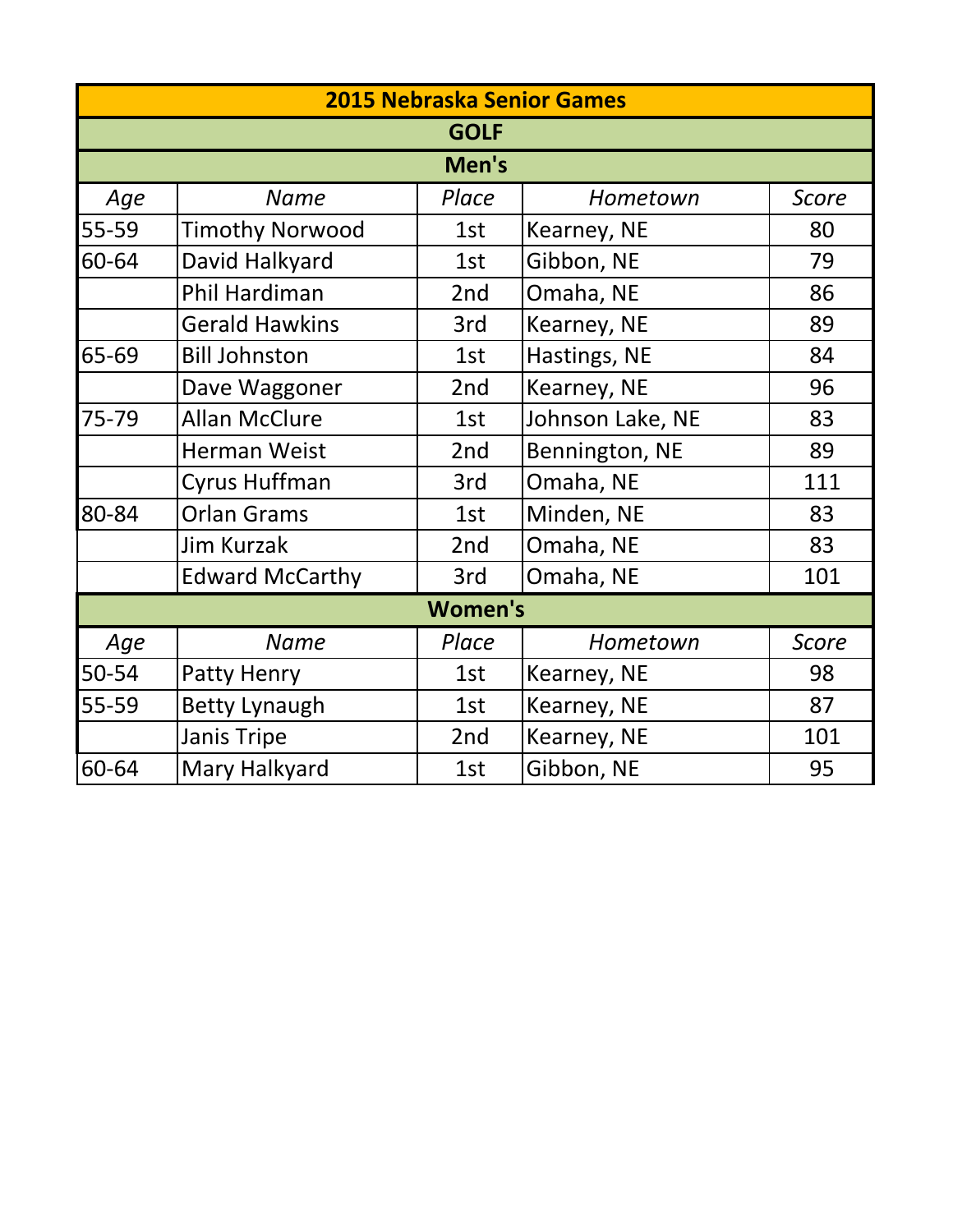|       | <b>2015 Nebraska Senior Games</b> |                |                    |              |  |  |  |
|-------|-----------------------------------|----------------|--------------------|--------------|--|--|--|
|       | <b>DISC GOLF</b>                  |                |                    |              |  |  |  |
|       | Men's                             |                |                    |              |  |  |  |
| Age   | <b>Name</b>                       | Place          | Hometown           | Score        |  |  |  |
| 55-59 | Daniel Scamehorn                  | 1st            | Kearney, NE        | 62           |  |  |  |
| 60-64 | <b>Bob Mathiasen</b>              | 1st            | Lincoln, NE        | 56           |  |  |  |
|       | <b>Brent Siegrist</b>             | 2nd            | Council Bluffs, IA | 63           |  |  |  |
|       | Mark Balcom                       | 3rd            | Kearney, NE        | 65           |  |  |  |
| 65-69 | John MacLeod                      | 1st            | Cambridge, NE      | 53           |  |  |  |
|       | <b>Clint Witte</b>                | 2nd            | Kearney, NE        | 71           |  |  |  |
| 70-74 | <b>Tom McCann</b>                 | 1st            | Kearney, NE        | 51           |  |  |  |
| 75-79 | <b>Steve Kraus</b>                | 1st            | Kearney, NE        | 67           |  |  |  |
| 80-84 | <b>Richard Bright</b>             | 1st            | Ravenna, NE        | 76           |  |  |  |
|       |                                   | <b>Women's</b> |                    |              |  |  |  |
| Age   | <b>Name</b>                       | Place          | Hometown           | <b>Score</b> |  |  |  |
| 55-59 | <b>Judy Bellairs</b>              | 1st            | Kearney, NE        | 88           |  |  |  |
| 60-64 | Cathy Soto                        | 1st            | El Paso, TX        | 81           |  |  |  |
| 65-69 | Regina McCann                     | 1st            | Kearney, NE        | 78           |  |  |  |
| 75-79 | <b>Rosemary Holeman</b>           | 1st            | Omaha, NE          | 106          |  |  |  |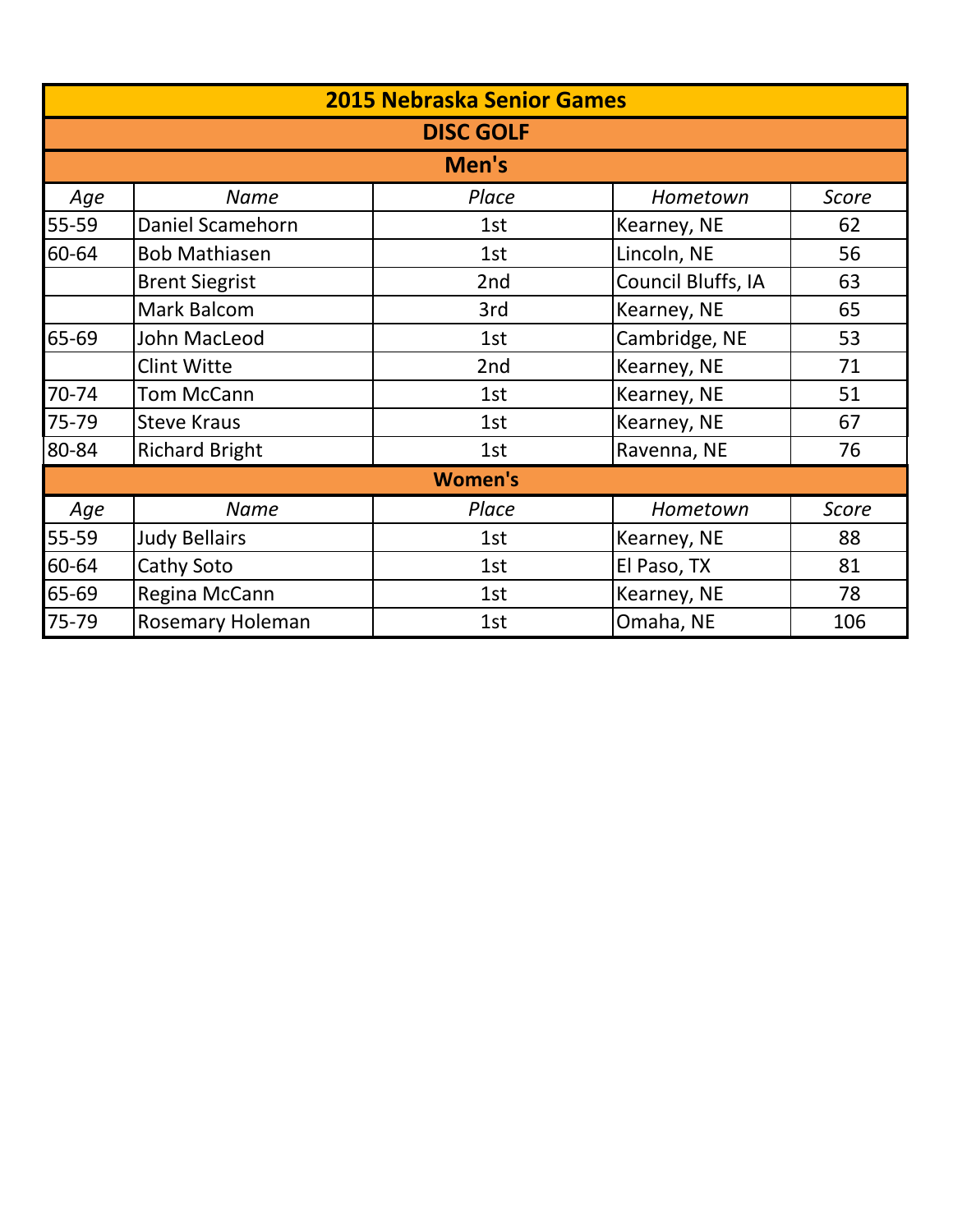|                          | <b>2015 Nebraska Senior Games</b> |       |                  |              |  |  |
|--------------------------|-----------------------------------|-------|------------------|--------------|--|--|
|                          | <b>TRACK &amp; FIELD</b>          |       |                  |              |  |  |
|                          | Men's 50 M Dash                   |       |                  |              |  |  |
| Age                      | <b>Name</b>                       | Place | Hometown         | Time (mm:ss) |  |  |
| 50-54                    | Jeff Hageman                      | 1st   | Omaha, NE        | 6.83         |  |  |
|                          | <b>Roger Tollefson</b>            | 2nd   | Gering, NE       | 7.43         |  |  |
| 55-59                    | <b>Richard Beattie</b>            | 1st   | Topeka, KS       | 7.04         |  |  |
|                          | <b>Tony Dillehay</b>              | 2nd   | Kearney, NE      | 7.14         |  |  |
|                          | David Brown                       | 3rd   | Omaha, NE        | 7.26         |  |  |
|                          | <b>Courtney Drake</b>             | 4th   | Hastings, NE     | 7.56         |  |  |
|                          | John Rust                         | 5th   | Hastings, NE     | 8.45         |  |  |
| 60-64                    | <b>Tony Laird</b>                 | 1st   | Hastings, NE     | 7.06         |  |  |
|                          | <b>Kirk Burgess</b>               | 2nd   | Wichita, KS      | 7.21         |  |  |
|                          | <b>Raymond Dunlap</b>             | 3rd   | Abingdon, IL     | 8.54         |  |  |
|                          | <b>William Sellers</b>            | 4th   | Wichita, KS      | 9.22         |  |  |
| 65-69                    | <b>Gary Stephens</b>              | 1st   | Grand Island, NE | 7.59         |  |  |
|                          | Robert Wortman                    | 2nd   | Curtis, NE       | 10.18        |  |  |
| 70-74                    | <b>Fred Dillemuth</b>             | 1st   | Stockton, CA     | 8.05         |  |  |
|                          | Alex Meyer                        | 2nd   | Scribner, NE     | 10.25        |  |  |
|                          | Jack Conway                       | 3rd   | Trenton, NE      | 11.32        |  |  |
| 75-79                    | Marvin Champion                   | 1st   | Denver, CO       | 7.68         |  |  |
|                          | <b>Howard Weisser</b>             | 2nd   | Lincoln, NE      | 8.40         |  |  |
|                          | <b>Charles Messbarger</b>         | 3rd   | Kearney, NE      | 8.43         |  |  |
| 80-84                    | Joseph Meuret                     | 1st   | Kearney, NE      | 9.42         |  |  |
|                          | <b>Richard Bright</b>             | 2nd   | Ravenna, NE      | 11.46        |  |  |
| 85-89                    | <b>Elmer Murman</b>               | 1st   | Hastings, NE     | 9.36         |  |  |
| <b>Women's 50 M Dash</b> |                                   |       |                  |              |  |  |
| Age                      | <b>Name</b>                       | Place | Hometown         | Time (mm:ss) |  |  |
| 75-79                    | <b>Rosemary Holeman</b>           | 1st   | Omaha, NE        | 20.17        |  |  |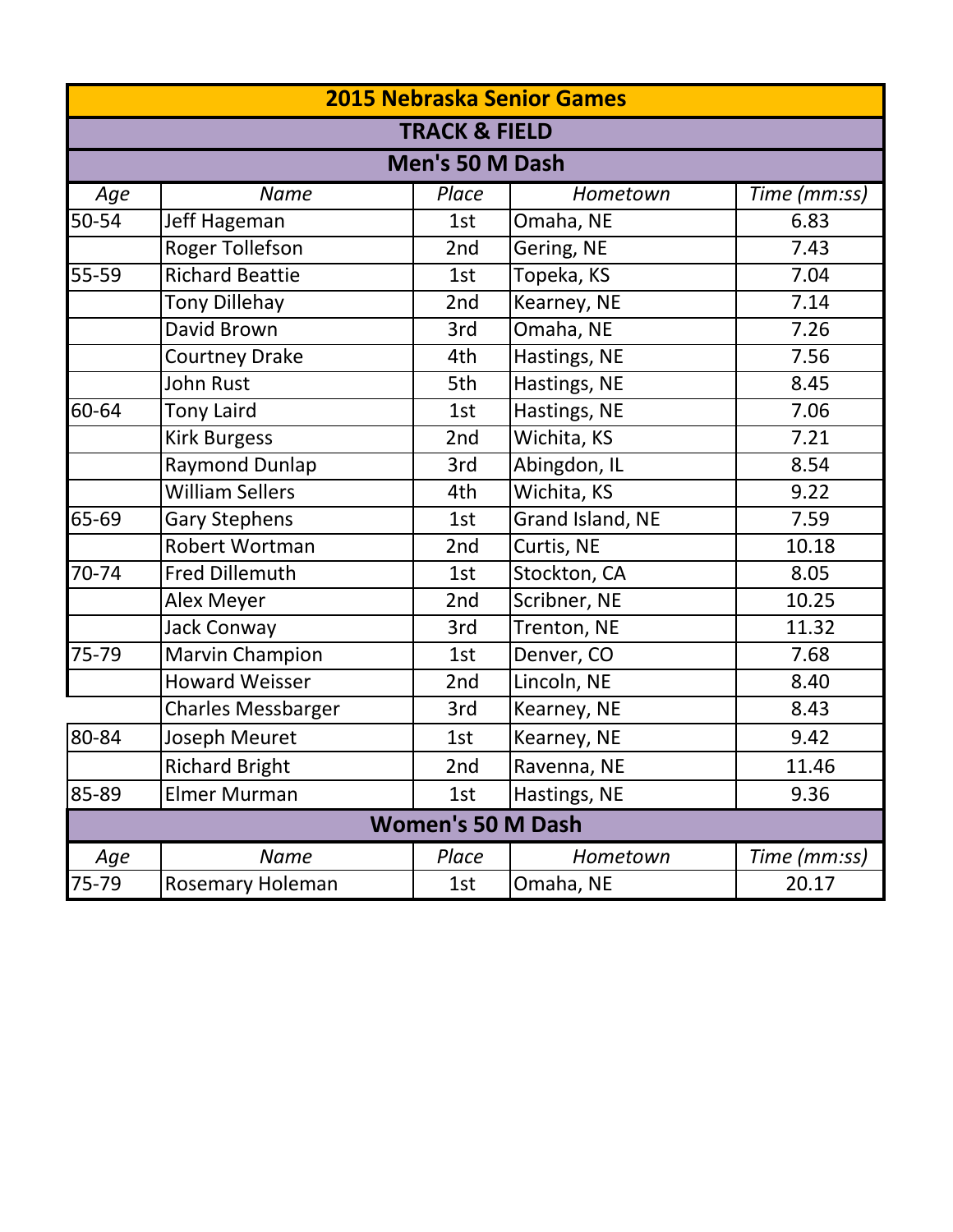| <b>2015 Nebraska Senior Games</b> |                                            |       |              |              |  |  |
|-----------------------------------|--------------------------------------------|-------|--------------|--------------|--|--|
|                                   | <b>TRACK &amp; FIELD</b>                   |       |              |              |  |  |
| Men's 55 M Dash                   |                                            |       |              |              |  |  |
| Age                               | <b>Name</b>                                | Place | Hometown     | Time (mm:ss) |  |  |
| $70 - 74$                         | Fred Dillemath                             | 1st   | Stockton, CA | 8.91         |  |  |
|                                   | Scribner, NE<br>Alex Meyer<br>2nd<br>10.55 |       |              |              |  |  |
| 80-84                             | Joe Meuret                                 | 1st   | Kearney, NE  | 10.52        |  |  |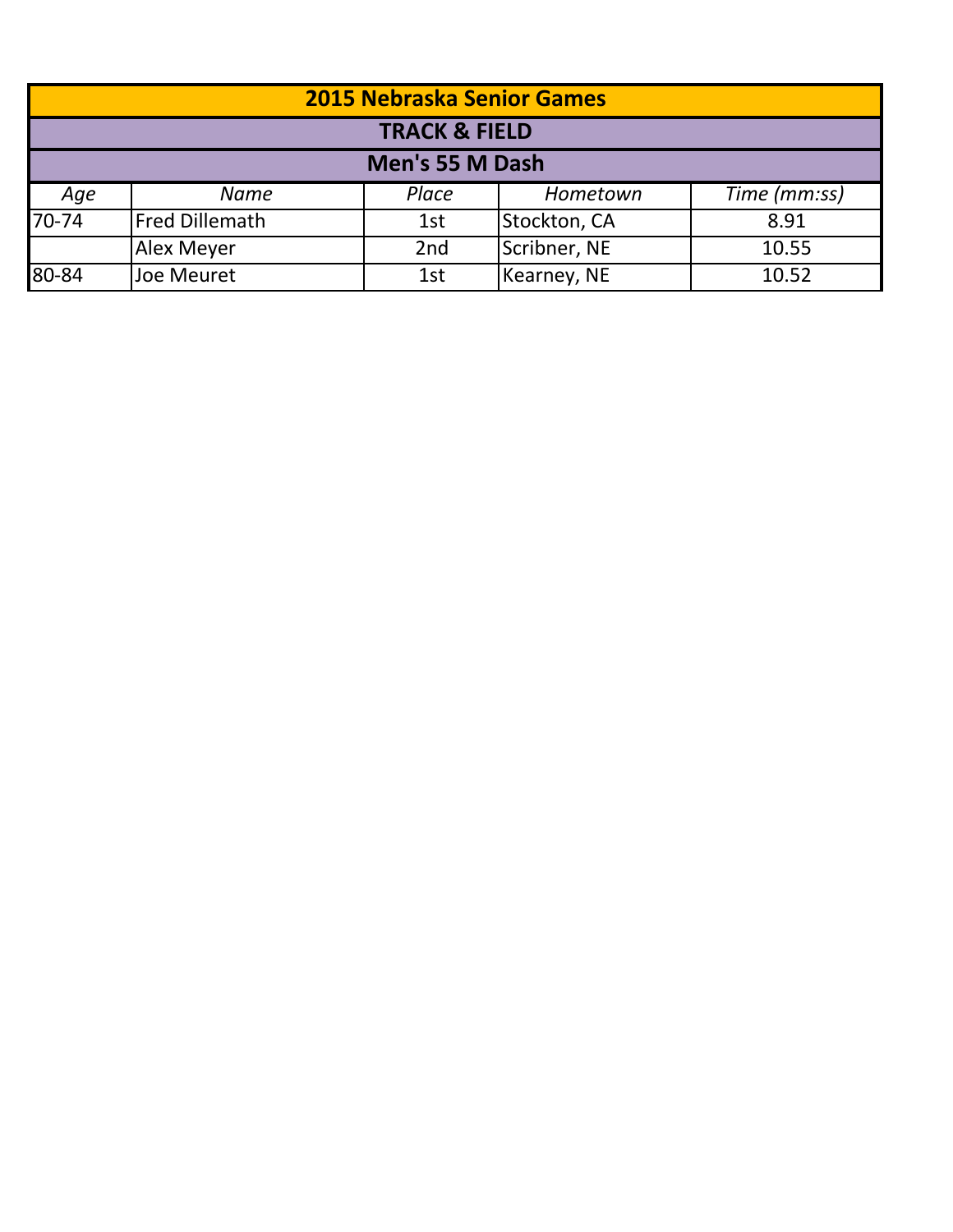| <b>2015 Nebraska Senior Games</b> |                          |       |                      |                 |  |  |
|-----------------------------------|--------------------------|-------|----------------------|-----------------|--|--|
|                                   | <b>TRACK &amp; FIELD</b> |       |                      |                 |  |  |
|                                   | Men's 100M Dash          |       |                      |                 |  |  |
| Age                               | <b>Name</b>              | Place | Hometown             | Time (mm:ss.xx) |  |  |
| 50-54                             | Jeff Hageman             | 1st   | Omaha, NE            | 12.72           |  |  |
|                                   | <b>Roger Tollefson</b>   | 2nd   | Gering, NE           | 13.88           |  |  |
| $\overline{5}$ 5-59               | <b>Richard Beattie</b>   | 1st   | Topeka, KS           | 13.34           |  |  |
|                                   | David Duden              | 2nd   | West Palm Beach, FL  | 14.27           |  |  |
|                                   | Tony Dillehay            | 3rd   | Kearney, NE<br>14.53 |                 |  |  |
|                                   | David Brown              | 4th   | Omaha, NE            | 14.68           |  |  |
|                                   | <b>Courtney Drake</b>    | 5th   | Hastings, NE         | 14.91           |  |  |
|                                   | <b>John Rust</b>         | 6th   | Hastings, NE         | 15.65           |  |  |
| 60-64                             | <b>Kirk Burgess</b>      | 1st   | Wichita, KS          | 13.71           |  |  |
|                                   | <b>Tony Laird</b>        | 2nd   | Hastings, NE         | 14.46           |  |  |
|                                   | <b>William Sellers</b>   | 3rd   | Wichita, KS          | 17.29           |  |  |
| 65-69                             | <b>Gary Stephens</b>     | 1st   | Grand Island, NE     | 15.05           |  |  |
|                                   | <b>Ben Nikkel</b>        | 2nd   | Santa Fe, NM         | 21.25           |  |  |
| 70-74                             | <b>Fred Dillemuth</b>    | 1st   | Stockton, CA         | 15.96           |  |  |
|                                   | Alex Meyer               | 2nd   | Scribner, NE         | 19.47           |  |  |
| 75-79                             | <b>Marvin Champion</b>   | 1st   | Denver, CO           | 14.78           |  |  |
|                                   | <b>Howard Weisser</b>    | 2nd   | Lincoln, NE          | 16.31           |  |  |
|                                   | Don Roads                | 3rd   | Axtell, NE           | 26.82           |  |  |
| 80-84                             | <b>Joseph Meuret</b>     | 1st   | Kearney, NE          | 18.10           |  |  |
| 85-89                             | <b>Elmer Murman</b>      | 1st   | Hastings, NE         | 18.00           |  |  |
| <b>Women's 100 M Dash</b>         |                          |       |                      |                 |  |  |
| Age                               | <b>Name</b>              | Place | Hometown             | Time (mm:ss.xx) |  |  |
| 75-79                             | <b>Rosemary Holeman</b>  | 1st   | Omaha, NE            | 41.37           |  |  |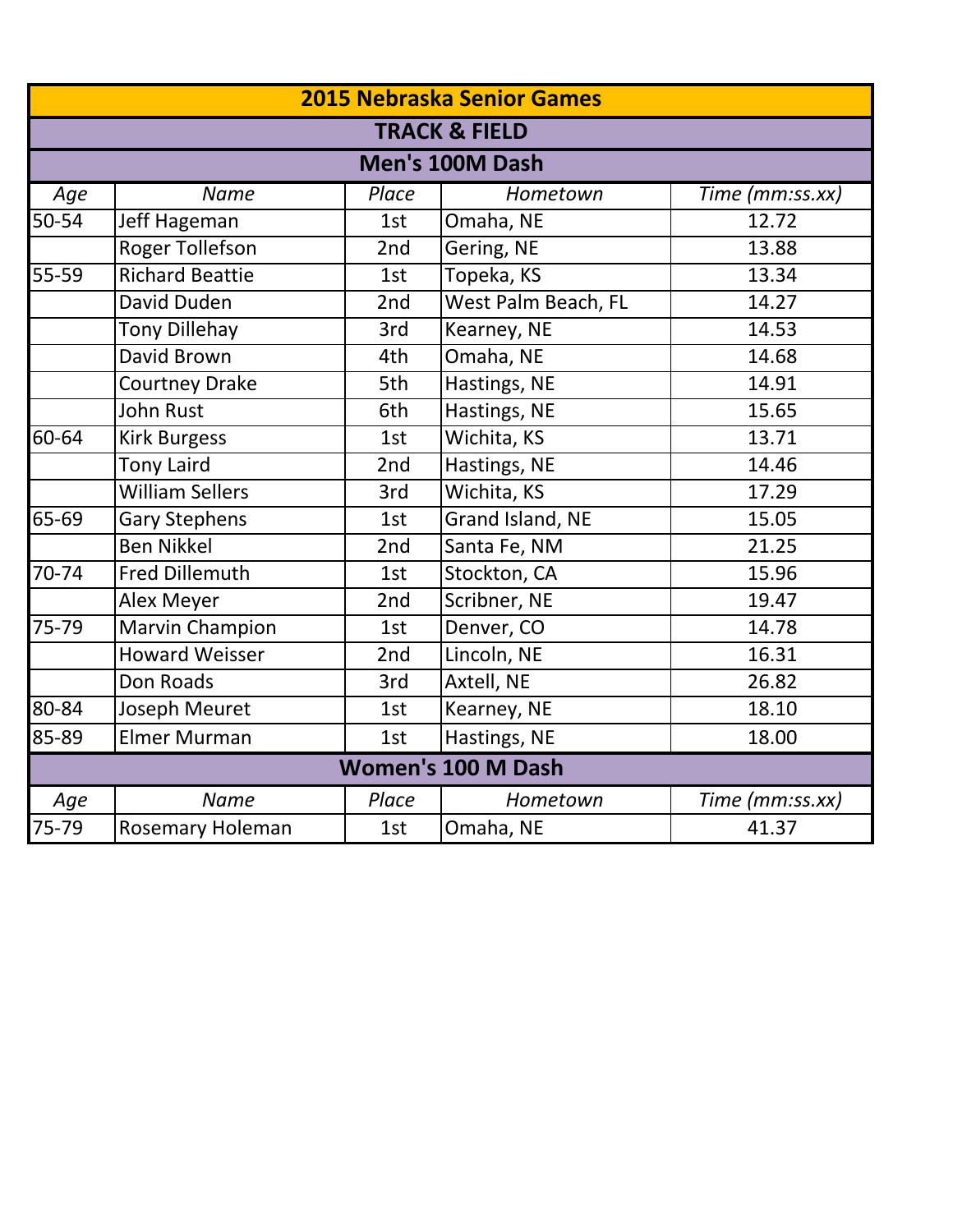| <b>2015 Nebraska Senior Games</b> |                          |       |                     |                 |  |  |
|-----------------------------------|--------------------------|-------|---------------------|-----------------|--|--|
|                                   | <b>TRACK &amp; FIELD</b> |       |                     |                 |  |  |
|                                   |                          |       | Men's 200 M Dash    |                 |  |  |
| Age                               | <b>Name</b>              | Place | Hometown            | Time (mm:ss.xx) |  |  |
| 50-54                             | Jeff Hageman             | 1st   | Omaha, NE           | 25.93           |  |  |
|                                   | <b>Roger Tollefson</b>   | 2nd   | Gering, NE          | 30.44           |  |  |
|                                   | <b>Scott Casper</b>      | 3rd   | Lincoln, NE         | 31.53           |  |  |
| 55-59                             | <b>Richard Beattie</b>   | 1st   | Topeka, KS          | 27.90           |  |  |
|                                   | David Duden              | 2nd   | West Palm Beach, FL | 29.49           |  |  |
|                                   | <b>Tony Dillehay</b>     | 3rd   | Kearney, NE         | 31.17           |  |  |
| 60-64                             | <b>Trip Reynolds</b>     | 1st   | Omaha, NE           | 29.12           |  |  |
|                                   | <b>William Sellers</b>   | 2nd   | Wichita, KS         | 35.69           |  |  |
| 65-69                             | <b>Robert Wortman</b>    | 1st   | Curtis, NE          | 43.95           |  |  |
| 70-74                             | <b>Alex Meyer</b>        | 1st   | Scribner, NE        | 42.34           |  |  |
| 75-79                             | Marvin Champion          | 1st   | Denver, CO          | 32.28           |  |  |
|                                   | <b>Howard Weisser</b>    | 2nd   | Lincoln, NE         | 35.78           |  |  |
|                                   | <b>Ross Greathouse</b>   | 3rd   | Lincoln, NE         | 36.55           |  |  |
| 80-84                             | Joseph Meuret            | 1st   | Kearney, NE         | 42.02           |  |  |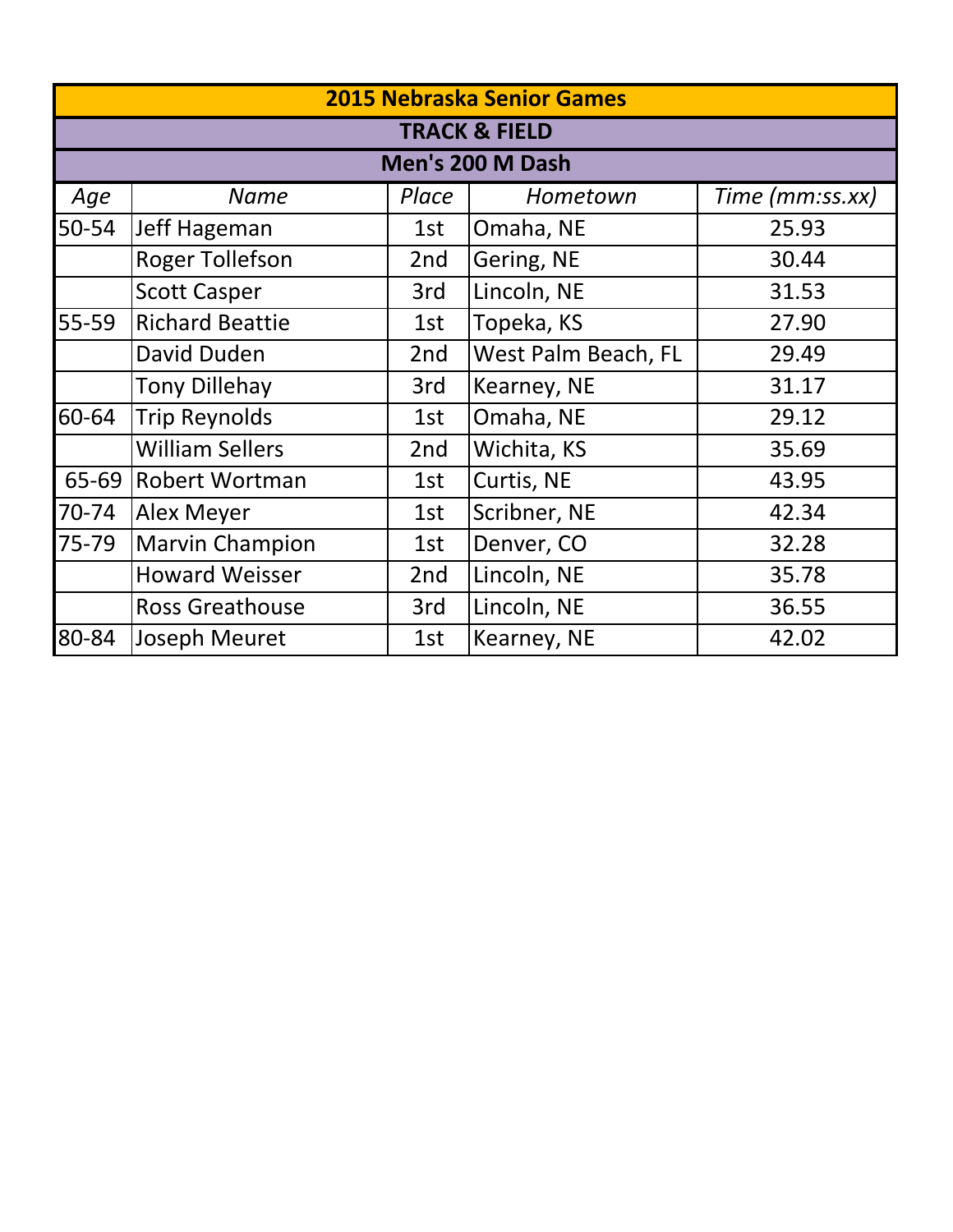|       | <b>2015 Nebraska Senior Games</b> |                          |                     |                 |  |
|-------|-----------------------------------|--------------------------|---------------------|-----------------|--|
|       |                                   | <b>TRACK &amp; FIELD</b> |                     |                 |  |
|       |                                   | Men's 400 M Dash         |                     |                 |  |
| Age   | <b>Name</b>                       | Place                    | Hometown            | Time (mm:ss.xx) |  |
| 50-54 | Jeff Hageman                      | 1st                      | Omaha, NE           | 57.61           |  |
|       | <b>Roger Tollefson</b>            | 2 <sub>nd</sub>          | Gering, NE          | 1:12.40         |  |
|       | <b>Scott Casper</b>               | 3rd                      | Lincoln, NE         | 1:16.02         |  |
| 55-59 | <b>Richard Beattie</b>            | 1st                      | Topeka, KS          | 1:01.32         |  |
|       | David Duden                       | 2 <sub>nd</sub>          | West Palm Beach, FL | 1:06.43         |  |
|       | <b>John Rust</b>                  | 3rd                      | Hastings, NE        | 1:28.05         |  |
| 60-64 | <b>Trip Reynolds</b>              | 1st                      | Omaha, NE           | 1:06.88         |  |
| 70-74 | Alex Meyer                        | 1st                      | Scribner, NE        | 1:37.78         |  |
| 75-79 | <b>Ross Greathouse</b>            | 1st                      | Lincoln, NE         | 1:26.37         |  |
|       | <b>Howard Weisser</b>             | 2nd                      | Lincoln, NE         | 1:30.96         |  |
| 80-84 | <b>Joseph Meuret</b>              | 1st                      | Kearney, NE         | 1:40.31         |  |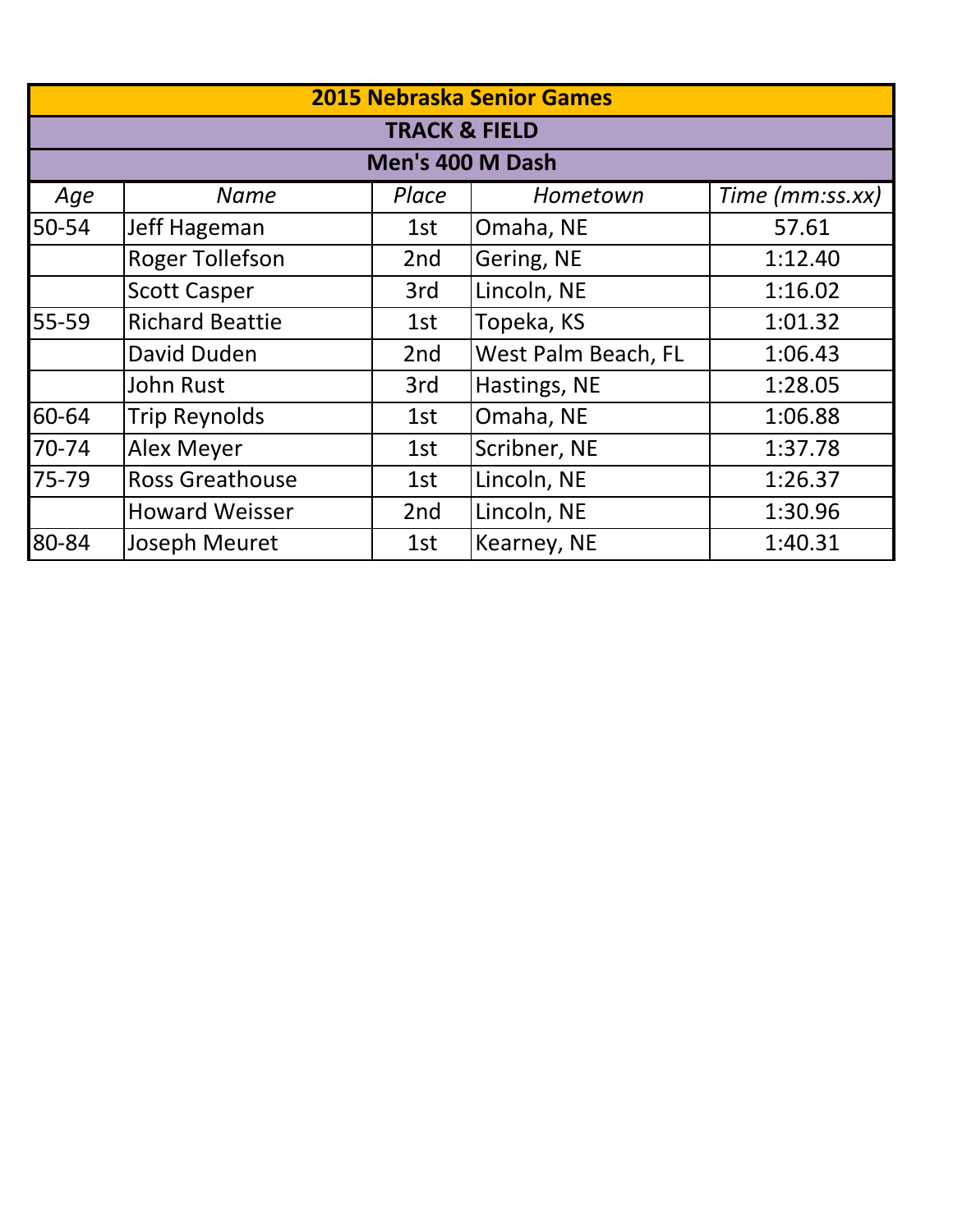|                           | <b>2015 Nebraska Senior Games</b> |                 |               |                 |  |  |
|---------------------------|-----------------------------------|-----------------|---------------|-----------------|--|--|
|                           | <b>TRACK &amp; FIELD</b>          |                 |               |                 |  |  |
|                           | Men's 800 M Dash                  |                 |               |                 |  |  |
| Age                       | <b>Name</b>                       | Place           | Hometown      | Time (mm:ss.xx) |  |  |
| 55-59                     | Derry Trampe                      | 1st             | Ord, NE       | 2:21.05         |  |  |
|                           | <b>Courtney Drake</b>             | 2 <sub>nd</sub> | Hastings, NE  | 2:51.20         |  |  |
| 60-64                     | <b>Greg Mast</b>                  | 1st             | Kearney, NE   | 2:39.49         |  |  |
|                           | <b>Steve Scoville</b>             | 2 <sub>nd</sub> | Elwood, NE    | 3:26.29         |  |  |
| $165 - 69$                | <b>Graten Beavers</b>             | 1st             | Kearney, NE   | 3:19.55         |  |  |
| 70-74                     | Alex Meyer                        | 1st             | Scribner, NE  | 4:15.18         |  |  |
| 75-79                     | <b>Ross Greathouse</b>            | 1st             | Lincoln, NE   | 3:31.46         |  |  |
| <b>Women's 800 M Dash</b> |                                   |                 |               |                 |  |  |
| Age                       | <b>Name</b>                       | Place           | Hometown      | Time (mm:ss.xx) |  |  |
| 60-64                     | <b>Charlene Pratt</b>             | 1st             | Riverdale, NE | 3:29.48         |  |  |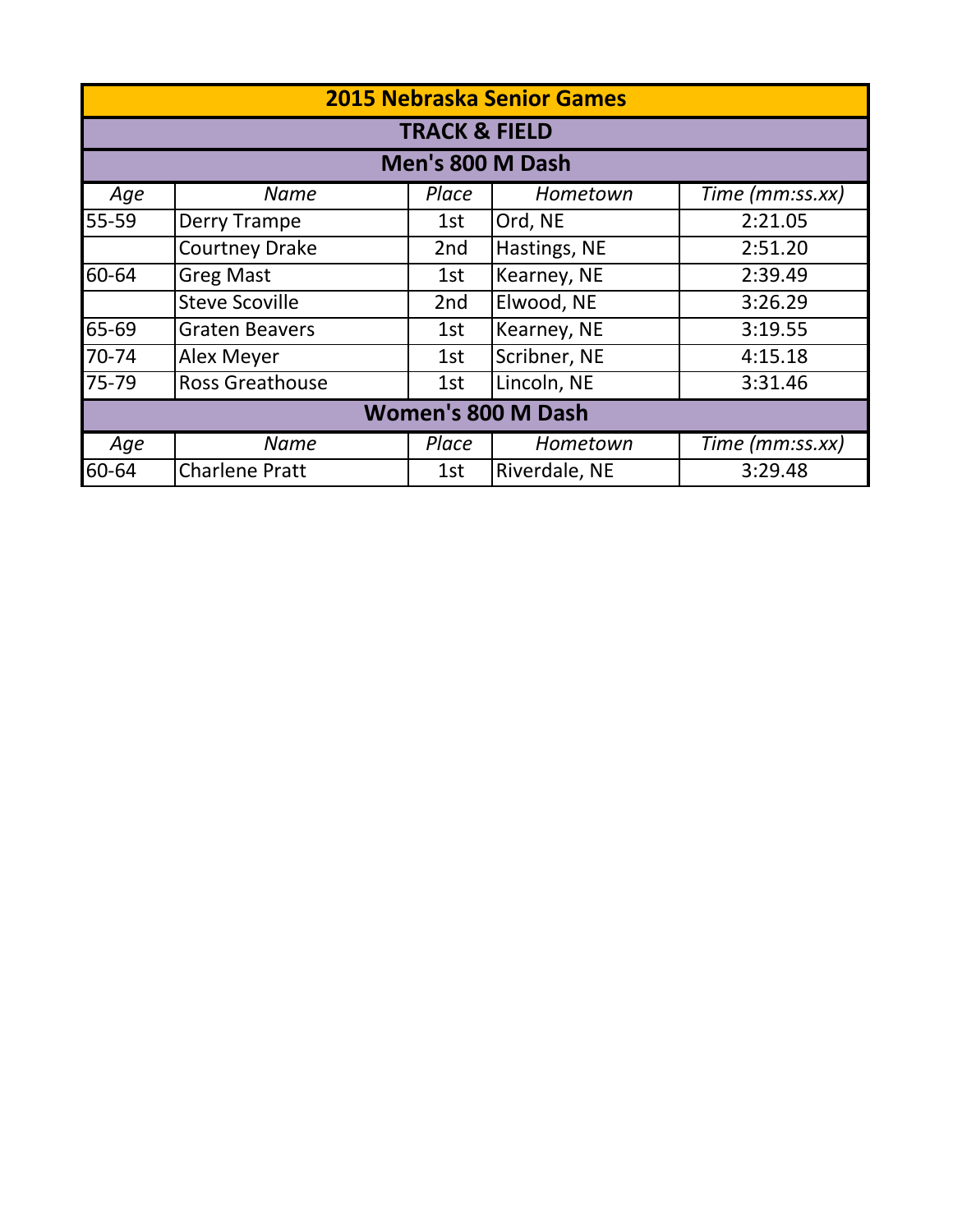| <b>2015 Nebraska Senior Games</b> |                       |                          |               |                 |  |
|-----------------------------------|-----------------------|--------------------------|---------------|-----------------|--|
|                                   |                       | <b>TRACK &amp; FIELD</b> |               |                 |  |
|                                   |                       | <b>Men's 1500 M Run</b>  |               |                 |  |
| Age                               | <b>Name</b>           | Place                    | Hometown      | Time (mm:ss.xx) |  |
| 55-59                             | <b>Derry Trampe</b>   | 1st                      | Ord, NE       | 4:47.11         |  |
| 60-64                             | <b>Steve Scoville</b> | 1st                      | Elwood, NE    | 6:58.60         |  |
| 65-69                             | <b>Graten Beavers</b> | 1st                      | Kearney, NE   | 6:53.04         |  |
| 70-74                             | <b>William Graham</b> | 1st                      | Alliance, NE  | 8:14.05         |  |
| Women's 1500 M Run                |                       |                          |               |                 |  |
| 60-64                             | <b>Charlene Pratt</b> | 1st                      | Riverdale, NE | 7:08.68         |  |
|                                   |                       |                          |               |                 |  |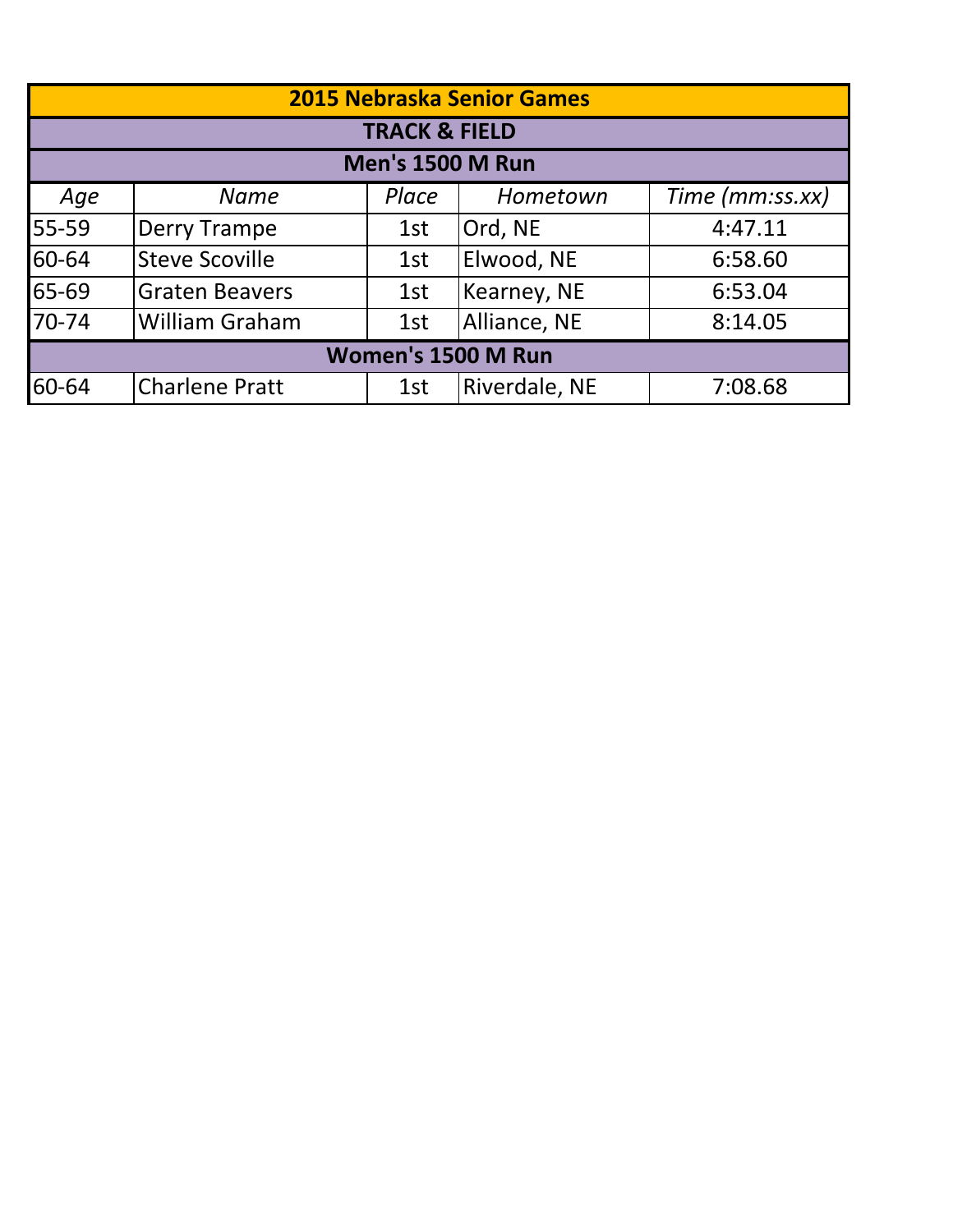| <b>2015 Nebraska Senior Games</b> |                          |       |                                 |                 |  |  |  |
|-----------------------------------|--------------------------|-------|---------------------------------|-----------------|--|--|--|
|                                   | <b>TRACK &amp; FIELD</b> |       |                                 |                 |  |  |  |
|                                   | Men's 1500 M Race Walk   |       |                                 |                 |  |  |  |
| Age                               | <b>Name</b>              | Place | Hometown                        | Time (mm:ss.xx) |  |  |  |
| 55-59                             | Stephen Hoger            | 1st   | Seward, NE                      | 7:40.99         |  |  |  |
|                                   | <b>Monty Matthews</b>    | 2nd   | Omaha, NE                       | 9:42.93         |  |  |  |
| 60-64                             | <b>Brad Copple</b>       | 1st   | Hastings, NE                    | 8:46.76         |  |  |  |
| 70-74                             | William Graham           | 1st   | Alliance, NE                    | 9:13.52         |  |  |  |
|                                   | Alex Meyer               | 2nd   | Scribner, NE                    | 12:42.94        |  |  |  |
|                                   | Jack Conway              | 3rd   | Trenton, NE                     | 13:04.93        |  |  |  |
| 80-84                             | <b>Richard Bright</b>    | 1st   | Ravenna, NE                     | 15:21.01        |  |  |  |
|                                   |                          |       | <b>Women's 1500 M Race Walk</b> |                 |  |  |  |
| Age                               | <b>Name</b>              | Place | Hometown                        | Time (mm:ss.xx) |  |  |  |
| 50-54                             | <b>Christina Boggs</b>   | 1st   | Kearney, NE                     | 16:00.00        |  |  |  |
| 60-64                             | Cathy Soto               | 1st   | El Paso, TX                     | 14:58.74        |  |  |  |
|                                   |                          |       | Men's 5000 M Race Walk          |                 |  |  |  |
| Age                               | <b>Name</b>              | Place | Hometown                        | Time (mm:ss.xx) |  |  |  |
| 55-59                             | Stephen Hoger            | 1st   | Seward, NE                      | 29:29.15        |  |  |  |
|                                   | <b>Monty Matthews</b>    | 2nd   | Omaha, NE                       | 34:24.67        |  |  |  |
| 60-64                             | <b>Brad Copple</b>       | 1st   | Hastings, NE                    | 31:40.32        |  |  |  |
| 70-74                             | William Graham           | 1st   | Alliance, NE                    | 33:51.75        |  |  |  |
|                                   | Jack Conway              | 2nd   | Trenton, NE                     | 45:51.30        |  |  |  |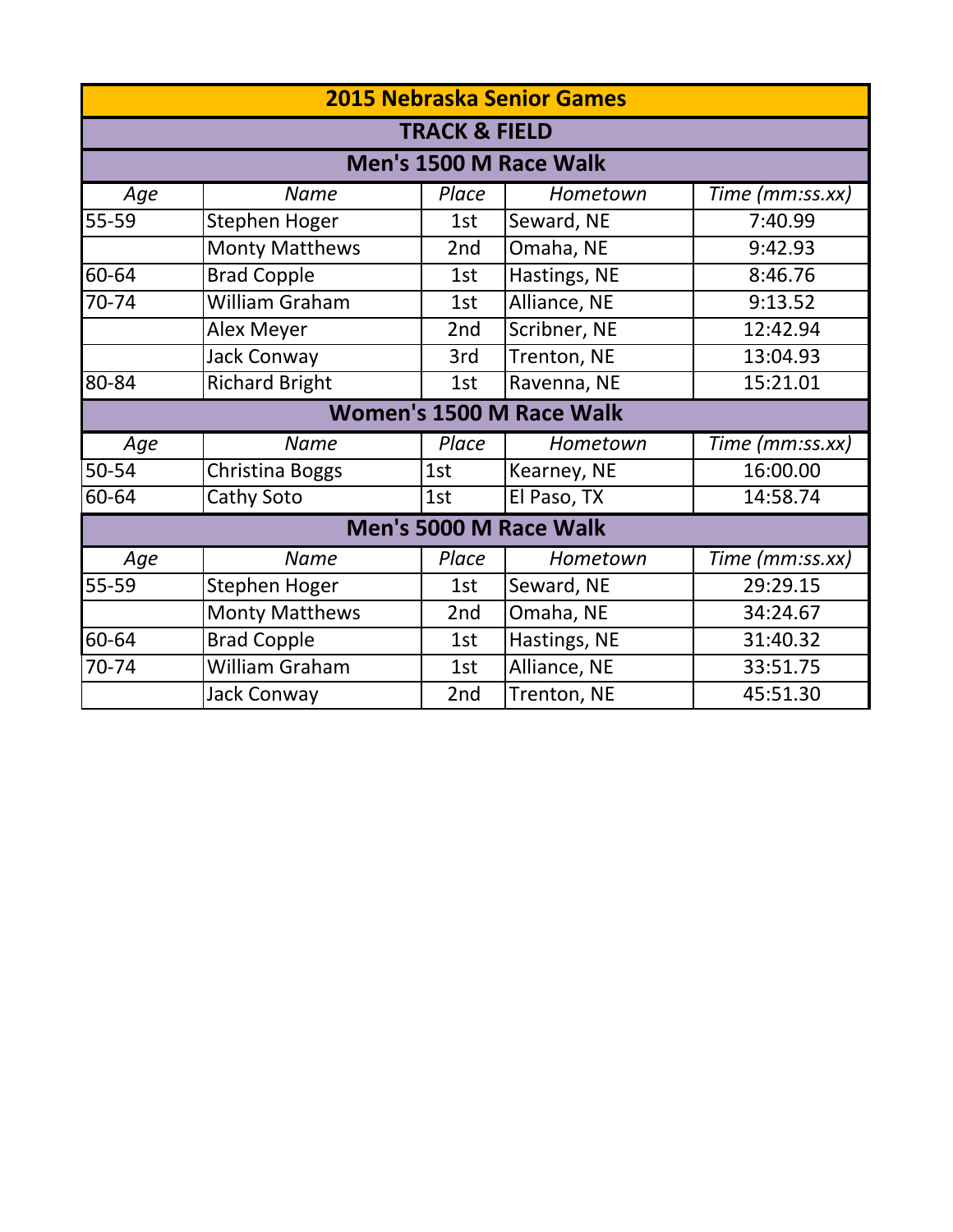| <b>2015 Nebraska Senior Games</b> |                            |       |          |              |  |
|-----------------------------------|----------------------------|-------|----------|--------------|--|
| <b>TRACK &amp; FIELD</b>          |                            |       |          |              |  |
|                                   | Men's 4x100 M Relay        |       |          |              |  |
| Aqe                               | Name                       | Place | Hometown | Time (mm:ss) |  |
|                                   | Robert Wortman, Alex Meyer | 1st   |          | 01:09.4      |  |
|                                   | Mitch Lister, Larry Joe    |       |          |              |  |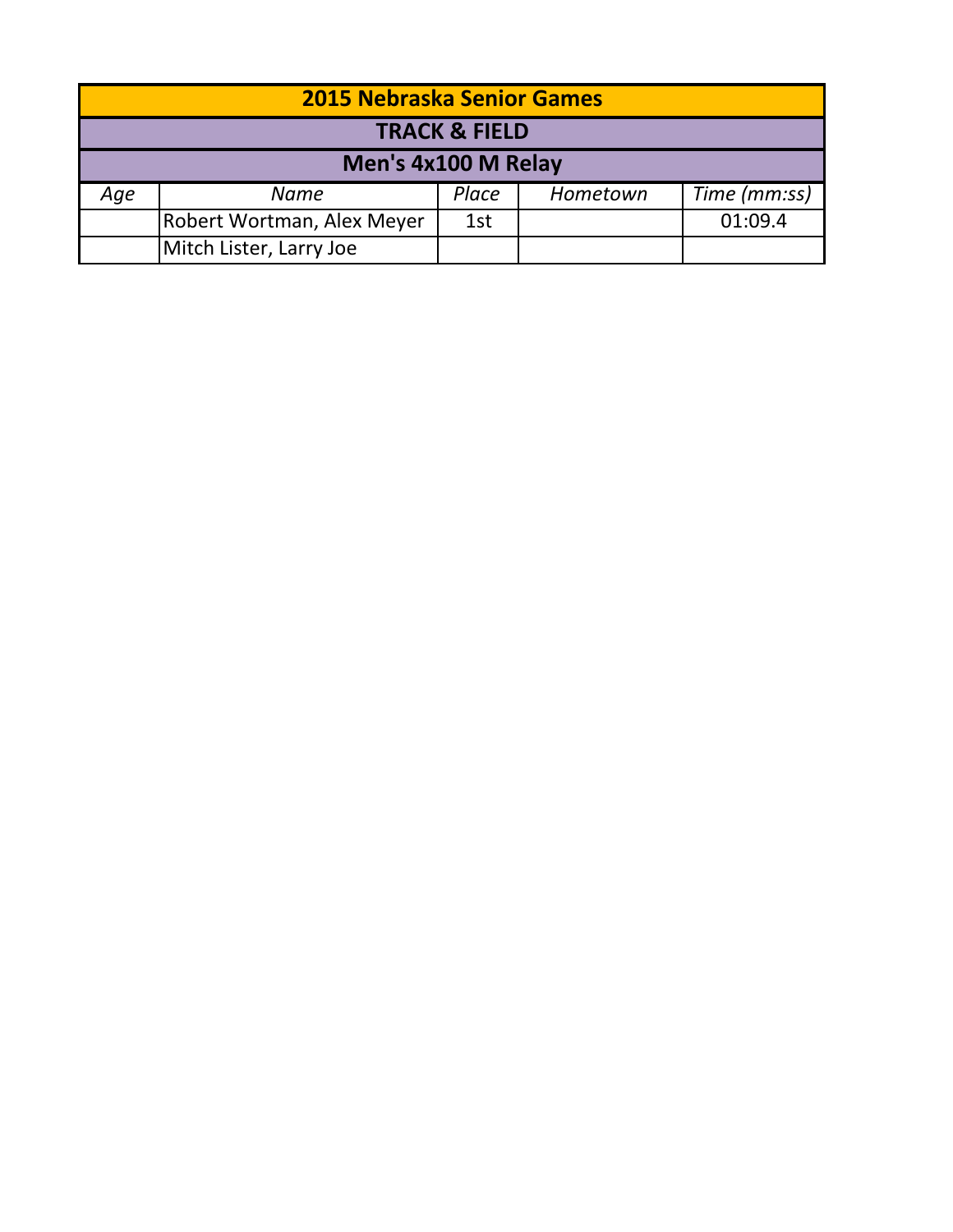|       | 2015 Nebraska Senior Games |                          |                  |                     |  |  |
|-------|----------------------------|--------------------------|------------------|---------------------|--|--|
|       |                            | <b>TRACK &amp; FIELD</b> |                  |                     |  |  |
|       |                            | <b>Men's High Jump</b>   |                  |                     |  |  |
| Age   | <b>Name</b>                | Place                    | Hometown         | Height (ff' ii")    |  |  |
| 55-59 | Larry Joe                  | 1st                      | Fairbury, NE     | 4'8''               |  |  |
| 60-64 | David Brandt               | 1st                      | Sprague, NE      | 5'1/4"              |  |  |
| 65-69 | <b>Frank Tilton</b>        | 1st                      | Springfield, MO  | 4'8''               |  |  |
|       | <b>Robert Wortman</b>      | 2nd                      | Curtis, NE       | 3'4''               |  |  |
| 70-74 | <b>Tom McCann</b>          | 1st                      | Kearney, NE      | 3'6''               |  |  |
|       | Alex Meyer                 | 2nd                      | Scribner, NE     | 3'4''               |  |  |
|       | <b>Fred Dillemuth</b>      | 3rd                      | Stockton, CA     | 3'0''               |  |  |
|       |                            | <b>Women's High Jump</b> |                  |                     |  |  |
| Age   | <b>Name</b>                | Place                    | Hometown         | Height (ff' ii")    |  |  |
| 55-59 | <b>Judy Bellairs</b>       | 1st                      | Kearney, NE      | 2'5''               |  |  |
|       |                            | <b>Men's Long Jump</b>   |                  |                     |  |  |
| Age   | <b>Name</b>                | Place                    | Hometown         | Height (ff' ii.xx") |  |  |
| 55-59 | Mitchell Lyster            | 1st                      | McCook, NE       | 16'2.5"             |  |  |
|       | <b>Rick Ewald</b>          | 2nd                      | Grand Island, NE | 14'2.5"             |  |  |
|       | Larry Joe                  | 3rd                      | Fairbury, NE     | 12'6''              |  |  |
| 60-64 | David Brandt               | 1st                      | Sprague, NE      | 14'5''              |  |  |
| 65-69 | <b>Frank Tilton</b>        | 1st                      | Springfield, MO  | 14'3''              |  |  |
|       | Robert Wortman             | 2nd                      | Curtis, NE       | 10'2.5"             |  |  |
|       | <b>Graten Beavers</b>      | 3rd                      | Kearney, NE      | 9'6''               |  |  |
| 70-74 | <b>Fred Dillemuth</b>      | 1st                      | Stockton, CA     | 9'5.5"              |  |  |
|       | Alex Meyer                 | 2nd                      | Scribner, NE     | 8'10''              |  |  |
|       | Jack Conway                | 3rd                      | Trenton, NE      | 6'1''               |  |  |
|       |                            | <b>Women's Long Jump</b> |                  |                     |  |  |
| Age   | Name                       | Place                    | Hometown         | Height (ff' ii.xx") |  |  |
| 75-79 | Rosemary Holeman           | 1st                      | Omaha, NE        | 3'1/2"              |  |  |
|       |                            | <b>Men's Triple Jump</b> |                  |                     |  |  |
| Age   | <b>Name</b>                | Place                    | Hometown         | Height (ff' ii.xx") |  |  |
| 55-59 | Mitchell Lyster            | 1st                      | McCook, NE       | 35'0"               |  |  |
|       | <b>Rick Ewald</b>          | 2nd                      | Grand Island, NE | 29'3"               |  |  |
|       | Larry Joe                  | 3rd                      | Fairbury, NE     | 26'1.5"             |  |  |
| 60-64 | David Brandt               | 1st                      | Sprague, NE      | 24'9.5"             |  |  |
| 65-69 | <b>Frank Tilton</b>        | 1st                      | Springfield, MO  | 28'11"              |  |  |
|       | Robert Wortman             | 2nd                      | Curtis, NE       | 20'0"               |  |  |
| 70-74 | Fred Dillemuth             | 1st                      | Stockton, CA     | 21'10''             |  |  |
|       | Alex Meyer                 | 2nd                      | Scribner, NE     | 21'0"               |  |  |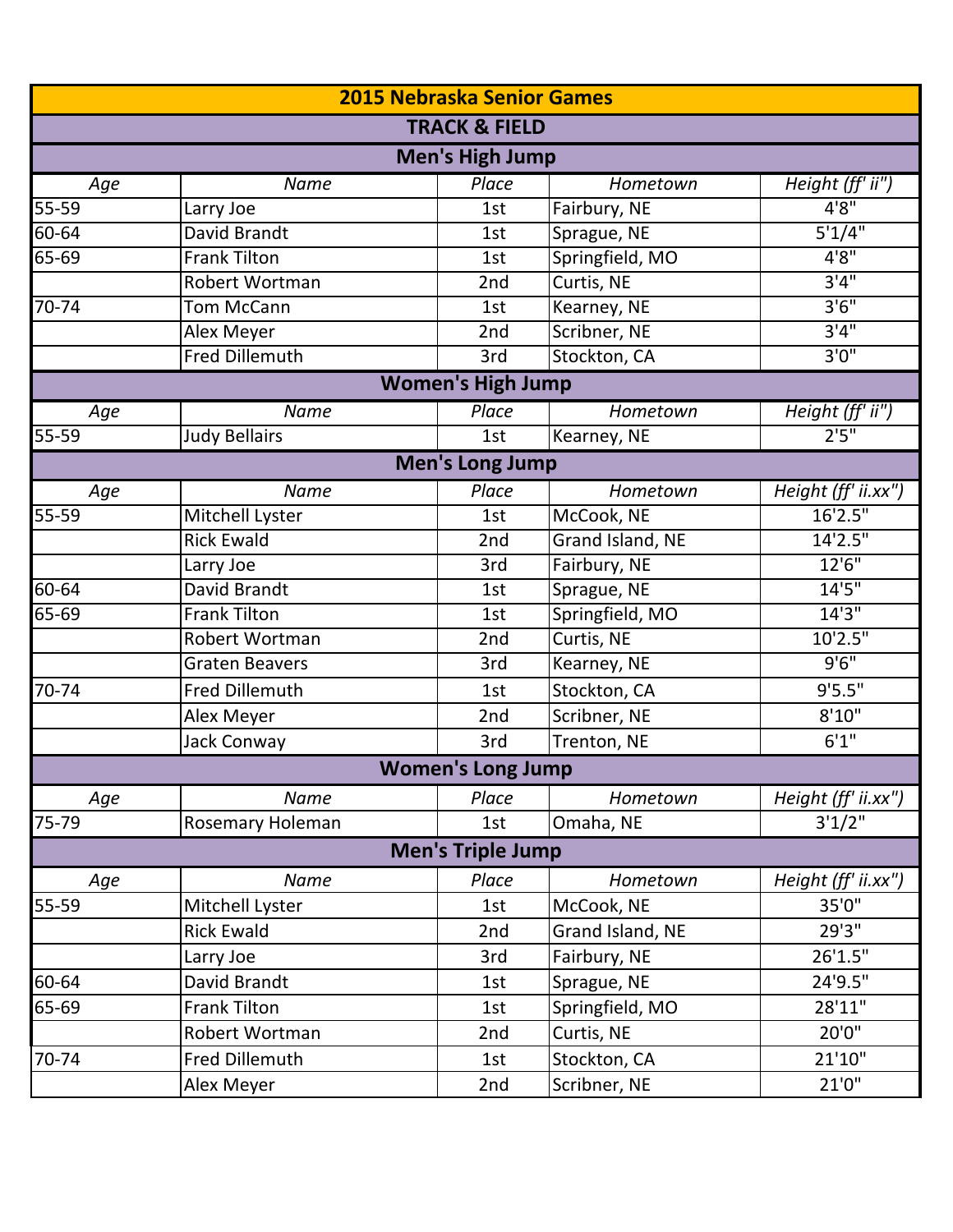| <b>2015 Nebraska Senior Games</b> |                        |                          |                   |                    |  |  |
|-----------------------------------|------------------------|--------------------------|-------------------|--------------------|--|--|
|                                   |                        | <b>TRACK &amp; FIELD</b> |                   |                    |  |  |
|                                   |                        | <b>Men's Discus</b>      |                   |                    |  |  |
| Age                               | <b>Name</b>            | Place                    | Hometown          | Distance (ff' ii") |  |  |
| $50 - 54$                         | Todd Davis             | 1st                      | Plattsmouth, NE   | 159'1.5"           |  |  |
|                                   | Steve Campidilli       | 2nd                      | Clive, IA         | 110'5.5"           |  |  |
| 55-59                             | Doug Roby              | 1st                      | Sioux Falls, SD   | 125'7"             |  |  |
|                                   | David Doty             | 2nd                      | Stapleton, NE     | 109'9"             |  |  |
|                                   | Kevin Henderson        | 3rd                      | Valley Falls, KS  | 108'11             |  |  |
| 60-64                             | <b>Jim Squires</b>     | 1st                      | Fairfield, NE     | 129'6"             |  |  |
|                                   | David Brandt           | 2nd                      | Sprague, NE       | 76'6"              |  |  |
| 65-69                             | Terry Medjo            | 1st                      | Grand Island, NE  | 108'6.5"           |  |  |
|                                   | Robert Wortman         | 2nd                      | Curtis, NE        | 106'7"             |  |  |
|                                   | <b>Charles Shrader</b> | 3rd                      | Abilene, KS       | 92'0''             |  |  |
|                                   | <b>Robert Maltby</b>   | 4th                      | Omaha, NE         | 88'0"              |  |  |
|                                   | <b>Clint Witte</b>     | 5th                      | Kearney, NE       | 83'2''             |  |  |
|                                   | John Schmit            | 6th                      | Aurora, CO        | 62'0''             |  |  |
| 70-74                             | Alex Meyer             | 1st                      | Scribner, NE      | 82'11"             |  |  |
|                                   | Lavene Johnson         | 2nd                      | Eagle, NE         | 76'10"             |  |  |
|                                   | Jack Conway            | 3rd                      | Trenton, NE       | 49'3"              |  |  |
| $75 - 79$                         | <b>Ron Anderson</b>    | 1st                      | McPherson, KS     | 105'4''            |  |  |
|                                   |                        | <b>Women's Discus</b>    |                   |                    |  |  |
| Age                               | Name                   | Place                    | Hometown          | Distance (ff' ii") |  |  |
| 50-54                             | <b>Judy Bellairs</b>   | 1st                      | Kearney, NE       | 24'11"             |  |  |
| 60-64                             | Cathy Soto             | 1st                      | El Paso, TX       | 46'7"              |  |  |
|                                   |                        | <b>Men's Javelin</b>     |                   |                    |  |  |
| Age                               | Name                   | Place                    | Hometown          | Distance (ff' ii") |  |  |
| 50-54                             | Jeff Birnbaum          | 1st                      | Manhattan, KS     | 137'6.5"           |  |  |
| 55-59                             | Doug Roby              | 1st                      | Sioux Falls, SD   | 142'2.5"           |  |  |
|                                   | <b>Monty Matthews</b>  | 2nd                      | Omaha, NE         | 66'7"              |  |  |
| 60-64                             | Jose Soto III          | 1st                      | El Paso, TX       | 47'6"              |  |  |
| 65-69                             | <b>Ed Morland</b>      | 1st                      | West Moreland, KS | 118'5"             |  |  |
|                                   | <b>Charles Shrader</b> | 2nd                      | Abilene, KS       | 93'0"              |  |  |
|                                   | Robert Wortman         | 3rd                      | Curtis, NE        | 78'8"              |  |  |
| 70-74                             | Alex Meyer             | 1st                      | Scribner, NE      | 67'6"              |  |  |
|                                   |                        | <b>Women's Javelin</b>   |                   |                    |  |  |
| Age                               | <b>Name</b>            | Place                    | Hometown          | Distance (ff' ii") |  |  |
| 55-59                             | <b>Judy Bellairs</b>   | 1st                      | Kearney, NE       | 23'1''             |  |  |
| 60-64                             | Cathy Soto             | 1st                      | El Paso, TX       | 39'1.5"            |  |  |
| 75-79                             | Rosemary Holeman       | 1st                      | Omaha, NE         | 19'2.5"            |  |  |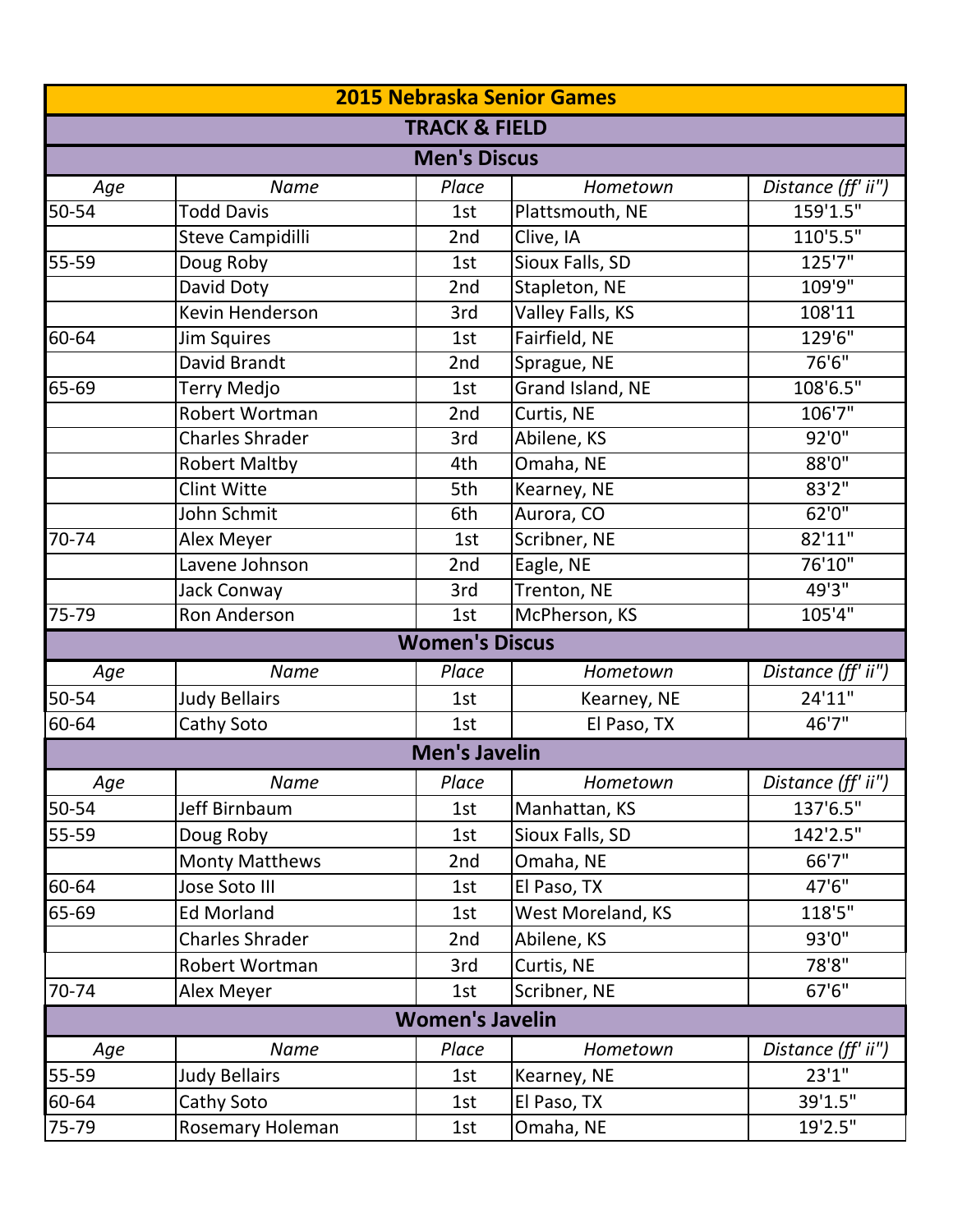| <b>2015 Nebraska Senior Games</b> |                              |                             |                     |                    |  |  |
|-----------------------------------|------------------------------|-----------------------------|---------------------|--------------------|--|--|
|                                   |                              | <b>TRACK &amp; FIELD</b>    |                     |                    |  |  |
|                                   |                              | <b>Men's Shot Put</b>       |                     |                    |  |  |
| Age                               | Name                         | Place                       | Hometown            | Distance (ff' ii") |  |  |
| 50-54                             | Steve Campidilli             | 1st                         | Clive, IA           | 35'4"              |  |  |
| 55-59                             | Doug Roby                    | 1st                         | Sioux Falls, SD     | 38'9"              |  |  |
|                                   | David Doty                   | 2nd                         | Stapleton, NE       | 36'1.5"            |  |  |
|                                   | Kevin Henderson              | 3rd                         | Valley Falls, KS    | 37'11"             |  |  |
| 60-64                             | David Brandt                 | 1st                         | Sprague, NE         | 41'9.5"            |  |  |
|                                   | <b>Jim Squires</b>           | 2nd                         | Fairfield, NE       | 38'7.5''           |  |  |
|                                   | Mark Lane                    | 3rd                         | Chadron, NE         | 30'1.5"            |  |  |
| 65-69                             | <b>Charles Shrader</b>       | 1st                         | Abilene, KS         | 32'5.5"            |  |  |
|                                   | Robert Wortman               | 2nd                         | Curtis, NE          | 29'0"              |  |  |
|                                   | <b>Robert Maltby</b>         | 3rd                         | Omaha, NE           | 77'2''             |  |  |
| 70-74                             | Lavene Johnson               | 1st                         | Eagle, NE           | 32'3"              |  |  |
|                                   | Alex Meyer                   | 2nd                         | Scribner, NE        | 27'2.5"            |  |  |
| $75-79$                           | <b>Marvin Champion</b>       | 1st                         | Denver, CO          | 32'3''             |  |  |
| <b>Women's Shot Put</b>           |                              |                             |                     |                    |  |  |
| Age                               | Name                         | Place                       | Hometown            | Distance (ff' ii") |  |  |
| 60-64                             | Cathy Soto                   | 1st                         | El Paso, TX         | 16'8"              |  |  |
|                                   | <b>Constance Woods-Brown</b> | 2nd                         | Lincoln, NE         | 16'7''             |  |  |
| 75-79                             | <b>Bonnie Champion</b>       | 1st                         | Denver, CO          | 22'2"              |  |  |
|                                   | Rosemary Holeman             | 2nd                         | Omaha, NE           | 11'11"             |  |  |
|                                   |                              | <b>Men's Softball Throw</b> |                     |                    |  |  |
| Age                               | Name                         | Place                       | Hometown            | Distance (ff' ii") |  |  |
| 55-59                             | Doug Roby                    | 1st                         | Sioux Falls, SD     | 218' 7.25"         |  |  |
|                                   | David Duden                  | 2nd                         | West Palm Beach, FL | 181'2"             |  |  |
|                                   | <b>Rick Ewald</b>            | 3rd                         | Grand Island, NE    | 163"               |  |  |
| 65-69                             | <b>Charles Shrader</b>       | 1st                         | Abilene, KS         | 107' 5.5"          |  |  |
|                                   | Robert Wortman               | 2nd                         | Curtis, NE          | 104' 5"            |  |  |
| 70-74                             | Alex Meyer                   | 1st                         | Scribner, NE        | 95' 1"             |  |  |
|                                   | Fred Dillemuth               | 2nd                         | Stockton, CA        | 94'0"              |  |  |
|                                   | Jack Conway                  | 3rd                         | Trenton, NE         | 91'6''             |  |  |
| 75-79                             | <b>Charles Messbarger</b>    | 1st                         | Kearney, NE         | 136' 9.5"          |  |  |
| <b>Women's Softball Throw</b>     |                              |                             |                     |                    |  |  |
| Age                               | <b>Name</b>                  | Place                       | Hometown            | Distance (ff' ii") |  |  |
| 55-59                             | Norma Rust                   | 1st                         | Hastings, NE        | 98' 8.5"           |  |  |
| 60-64                             | Cathy Soto                   | 1st                         | El Paso, TX         | 64' 9"             |  |  |
|                                   | <b>Constance Woods-Brown</b> | 2nd                         | Lincoln, NE         | 47' 2"             |  |  |
| 75-79                             | <b>Bonnie Champion</b>       | 1st                         | Denver, CO          | 65' 4"             |  |  |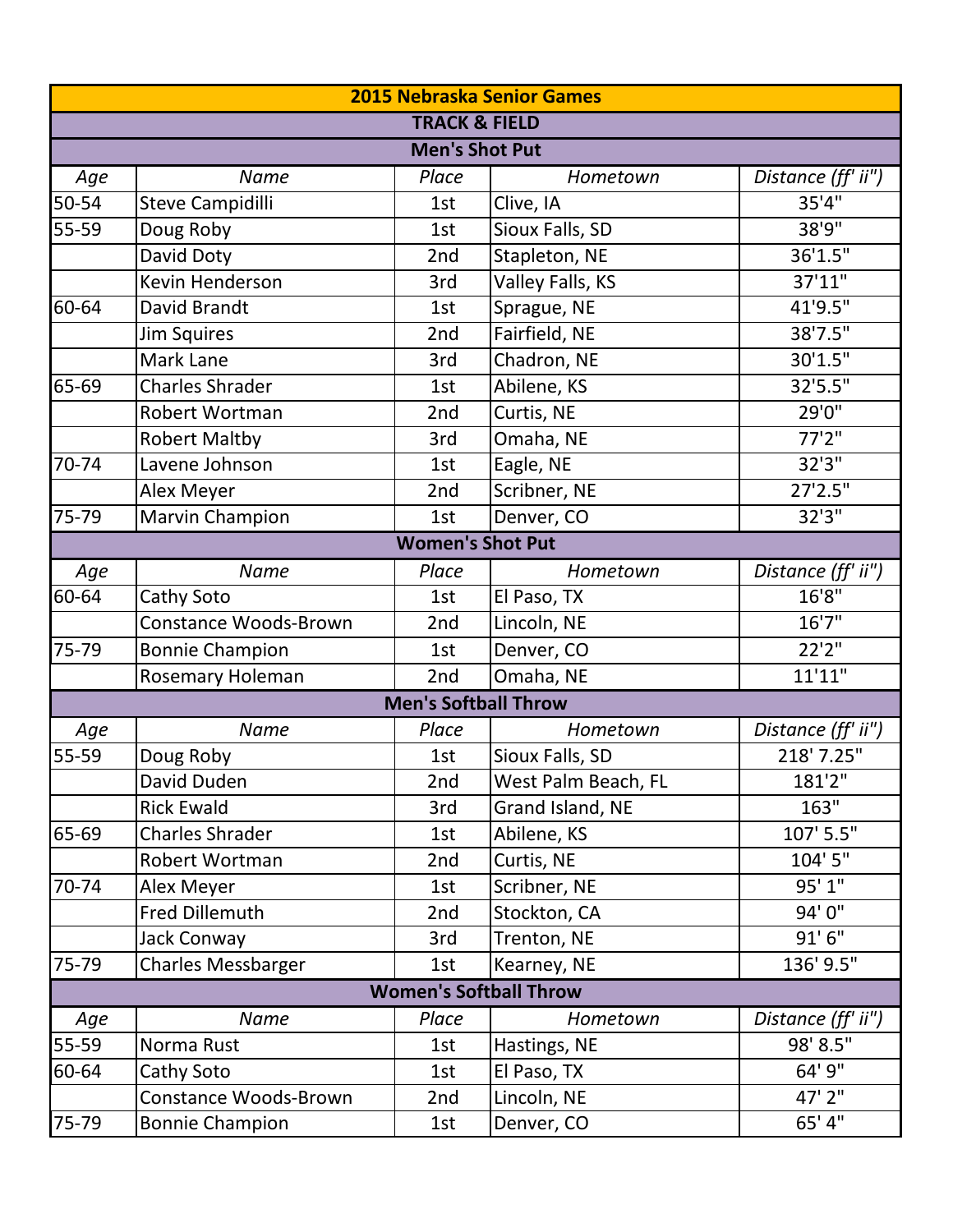| <b>2015 Nebraska Senior Games</b> |                                   |       |                               |  |  |  |
|-----------------------------------|-----------------------------------|-------|-------------------------------|--|--|--|
|                                   | <b>TABLE TENNIS</b>               |       |                               |  |  |  |
|                                   | <b>Men's Singles</b>              |       |                               |  |  |  |
| Age                               | <b>Name</b>                       | Place | Hometown                      |  |  |  |
| 50-54                             | Scott Hayden                      | 1st   | Kearney, NE                   |  |  |  |
| $\overline{55-59}$                | <b>Guy Daley</b>                  | 1st   | Burr Oak, KS                  |  |  |  |
| 65-69                             | <b>William Noer</b>               | 1st   | Grand Island, NE              |  |  |  |
|                                   | John Shanahan                     | 2nd   | Grand Island, NE              |  |  |  |
|                                   | <b>Clint Witte</b>                | 3rd   | Kearney, NE                   |  |  |  |
| 70-74                             | <b>Tom McCann</b>                 | 1st   | Kearney, NE                   |  |  |  |
| 75-79                             | Roger Trumper                     | 1st   | Lincoln, NE                   |  |  |  |
|                                   | Wilhelm Resch                     | 2nd   | St. Michael, MN               |  |  |  |
| 80-84                             | <b>Delmar Borchers</b>            | 1st   | Utica, NE                     |  |  |  |
|                                   | <b>Women's Singles</b>            |       |                               |  |  |  |
| Age                               | <b>Name</b>                       | Place | Hometown                      |  |  |  |
| 50-54                             | Laurie Galeski                    | 1st   | Omaha, NE                     |  |  |  |
| 65-69                             | Nita Lechner                      | 1st   | Grand Island, NE              |  |  |  |
| 75-79                             | <b>Rosemary Holeman</b>           | 1st   | Omaha, NE                     |  |  |  |
| 90-94                             | <b>Catherine Gripp</b>            | 1st   | Smith Center, KS              |  |  |  |
|                                   | Mary Scamehorn                    | 2nd   | Kearney, NE                   |  |  |  |
|                                   | Jean Vinduska                     | 3rd   | Gretna, NE                    |  |  |  |
|                                   | <b>Men's Doubles</b>              |       |                               |  |  |  |
| Age                               | <b>Name</b>                       | Place | Hometown                      |  |  |  |
| 55-59                             | Guy Daley & John Shannahan        | 1st   | Burr Oak, KS/Grand Island, NE |  |  |  |
| 70-74                             | Tom McCann & Chick Messbarger     | 1st   | Kearney, NE                   |  |  |  |
| 75-79                             | Roger Trumper & Delmar Borchers   | 1st   | Lincoln, NE/Seward, NE        |  |  |  |
|                                   | <b>Mixed Doubles</b>              |       |                               |  |  |  |
| Age                               | <b>Name</b>                       | Place | Hometown                      |  |  |  |
| 65-69                             | Nite Lechner & John Shanahan      | 1st   | Grand Island, NE              |  |  |  |
| 80-84                             | Catherine Gripp & Delmar Borchers | 1st   | Smith Center, KS/ Seward, NE  |  |  |  |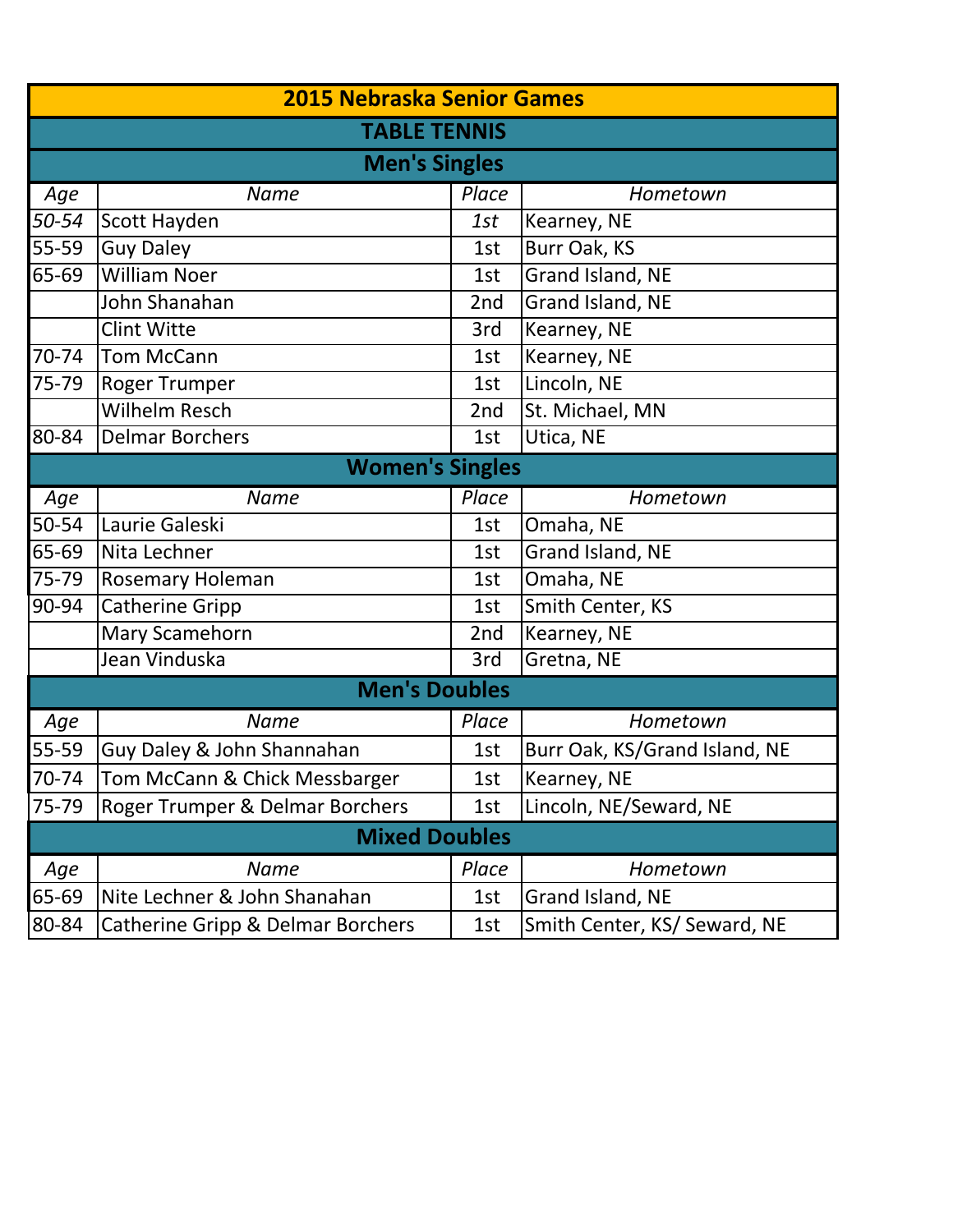| <b>2015 Nebraska Senior Games</b> |                         |                        |                  |              |  |
|-----------------------------------|-------------------------|------------------------|------------------|--------------|--|
|                                   |                         | <b>BOWLING</b>         |                  |              |  |
|                                   |                         | <b>Men's Singles</b>   |                  |              |  |
| Age                               | <b>Name</b>             | Place                  | Hometown         | <b>Score</b> |  |
| 50-54                             | <b>Gary Hatcher</b>     | 1st                    | Gibbon, NE       | 561          |  |
|                                   | <b>Gary Flowers</b>     | 2nd                    | Omaha, NE        | 498          |  |
| 55-59                             | <b>Ricky Folson</b>     | 1st                    | Lincoln, NE      | 536          |  |
|                                   | John Rust               | 2nd                    | Hastings, NE     | 396          |  |
| 60-64                             | <b>Mark Balcom</b>      | 1st                    | Kearney, NE      | 374          |  |
| 65-69                             | <b>Richard Thompson</b> | 1st                    | McCook, NE       | 569          |  |
|                                   | Dan Katzenstein         | 2nd                    | North Platte, NE | 491          |  |
|                                   | <b>Stephen King</b>     | 3rd                    | North Platte, NE | 458          |  |
|                                   | <b>Clint Witte</b>      | 4th                    | Kearney, NE      | 410          |  |
| 70-74                             | <b>Gerald Schmitz</b>   | 1st                    | Kearney, NE      | 526          |  |
| 75-79                             | Larry Harrington        | 1st                    | Kearney, NE      | 499          |  |
|                                   | Duane Shaw              | 2nd                    | Kansas City, KS  | 483          |  |
|                                   | <b>Howard Weisser</b>   | 3rd                    |                  | 448          |  |
| 80-84                             | Lowell Korber           | 1st                    | Warsaw, MO       | 413          |  |
|                                   | <b>Gene Malleck</b>     | 2nd                    | McCook, NE       | 405          |  |
| 85-89                             | Otto Husak              | 1st                    | Omaha, NE        | 378          |  |
|                                   |                         | <b>Women's Singles</b> |                  |              |  |
| Age                               | <b>Name</b>             | Place                  | Hometown         | Score        |  |
| 50-54                             | Deb Hatcher             | 1st                    | Gibbon, NE       | 489          |  |
| 55-59                             | Debra Beal              | 1st                    | Warsaw, MO       | 433          |  |
|                                   | Norma Rust              | 2nd                    | Hastings, NE     | 345          |  |
| 60-64                             | Susan Claar             | 1st                    | Crescent, IA     | 446          |  |
|                                   | Carol Wagner            | 2nd                    | Lincoln, NE      | 440          |  |
|                                   | <b>Susan Ganser</b>     | 3rd                    | Valentine, NE    | 426          |  |
|                                   | <b>Nancy King</b>       | 4th                    | North Platte, NE | 404          |  |
|                                   | Linda Katzenstein       | 5th                    | North Platte, NE | 377          |  |
| 65-69                             |                         |                        |                  |              |  |
|                                   | Jodi Daily              | 1st                    | Kearney, NE      | 416          |  |
| 70-74                             | Sagda Flowers           | 1st                    | Omaha, NE        | 493          |  |
|                                   | Charlotte Weisser       | 2nd                    | Lincoln, NE      | 430          |  |
|                                   | Sharon Kay              | 3rd                    | Omaha, NE        | 414          |  |
| 75-79                             | <b>Sharron Heller</b>   | 1st                    | Holdrege, NE     | 358          |  |
|                                   | <b>Bronte Nielsen</b>   | 1st                    | Kearney, NE      | 358          |  |
|                                   | Annie Brinkhoff         | 3rd                    | Holdrege, NE     | 353          |  |
| 85-89                             | Donna Van Kooten        | 1st                    | Long Island, KS  | 360          |  |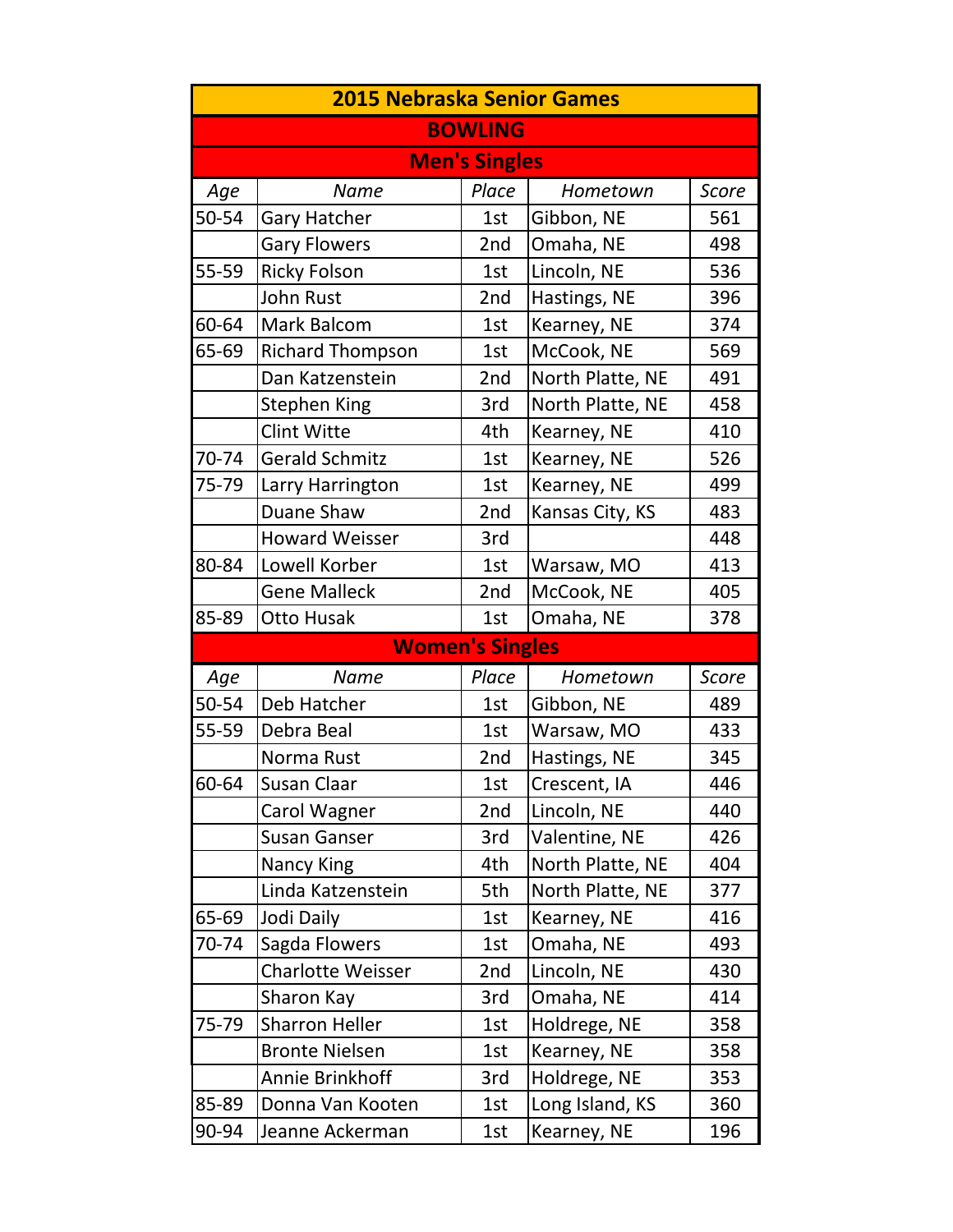|           | <b>2015 Nebraska Senior Games</b>    |       |                           |              |  |  |
|-----------|--------------------------------------|-------|---------------------------|--------------|--|--|
|           | <b>BOWLING</b>                       |       |                           |              |  |  |
|           | <b>Men's Doubles</b>                 |       |                           |              |  |  |
| Age       | <b>Name</b>                          | Place | Hometown                  | Score        |  |  |
| $50 - 54$ | Gary Flowers & Gary Hatcher          | 1st   | Omaha, NE/Gibbon, NE      | 978          |  |  |
| 65-69     | Dan Katzenstein & Stephen King       | 1st   | North Platte, NE          | 957          |  |  |
| 70-74     | Gerald Schmitz & Larry Harrington    | 1st   | Kearney, NE               | 1012         |  |  |
| 75-79     | Howard Weisser & Otto Husak          | 1st   | Omaha, NE                 | 832          |  |  |
|           | <b>Women's Doubles</b>               |       |                           |              |  |  |
| 60-64     | Lindsay Katzenstein & Nancy King     | 1st   | North Platte, NE          | 873          |  |  |
|           | Sam Claar & Susan Ganser             | 2nd   | Cresent, IA/Valentine, NE | 682          |  |  |
| 65-69     | Jodi Daily & Bronte Neilsen          | 1st   | Kearney, NE               | 788          |  |  |
| 70-74     | Charlotte Weisser & Sharron Kay      | 2nd   | Lincoln, NE/Omaha, NE     | 890          |  |  |
| 75-79     | Annie Brinkhoff & Sharron Heller     | 1st   | Holdrege, NE              | 839          |  |  |
|           | <b>Mixed Doubles</b>                 |       |                           |              |  |  |
| Age       | <b>Name</b>                          | Place | Hometown                  | <b>Score</b> |  |  |
| 50-54     | Gary Hatcher & Deb Hatcher           | 1st   | Gibbon, NE                | 967          |  |  |
|           | Gary Flowers & Sagda Flowers         | 2nd   | Omaha, NE                 | 900          |  |  |
| 55-59     | Lowell Korber & Debra Beal           | 1st   | Warsaw, MO                | 988          |  |  |
|           | John Rust & Norma Rust               | 2nd   | Hastings, NE              | 710          |  |  |
| 60-64     | <b>Stephen King &amp; Nancy King</b> | 1st   | North Platte, NE          | 908          |  |  |
|           | Dennis Wagner & Carol Wagner         | 2nd   | Lincoln, NE               | 895          |  |  |
|           | Dan Katzenstein & Linda Katzenstein  | 3rd   | North Platte, NE          | 833          |  |  |
| 70-74     | Otto Husak & Sharon Kay              | 1st   | Omaha, NE                 | 884          |  |  |
|           | Howard Weisser & Charlotte Weisser   | 2nd   | Lincoln, NE               | 881          |  |  |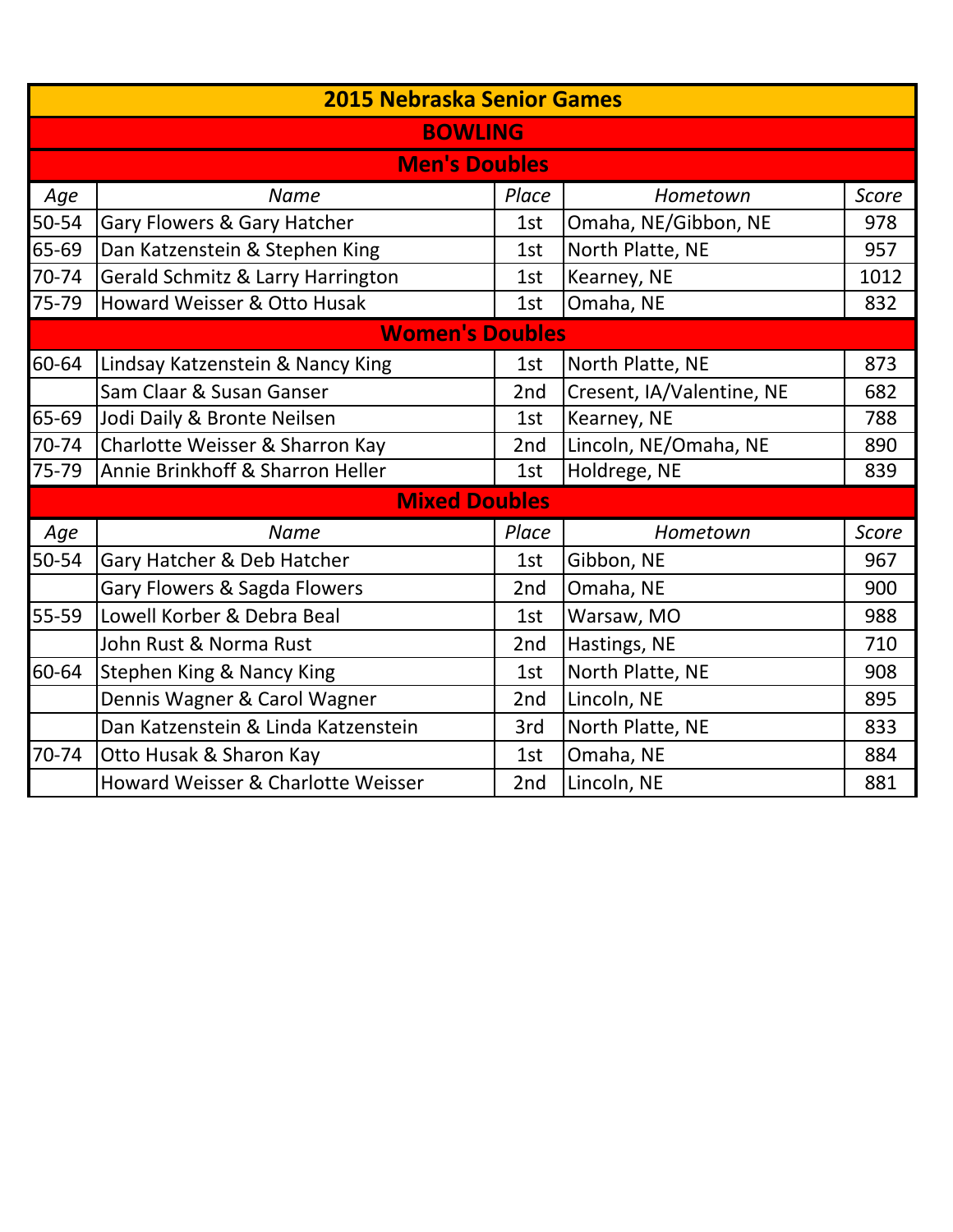|           | <b>2015 Nebraska Senior Games</b> |                     |               |                 |  |
|-----------|-----------------------------------|---------------------|---------------|-----------------|--|
|           |                                   | <b>5K Road Race</b> |               |                 |  |
|           |                                   | Men's               |               |                 |  |
| Age       | <b>Name</b>                       | Place               | Hometown      | Time (mm:ss.xx) |  |
| 55-59     | <b>Derry Trampe</b>               | 1st                 | Ord, NE       | 18:01           |  |
|           | <b>Courtney Drake</b>             | 2nd                 | Hastings, NE  | 20:54           |  |
|           | <b>Tony Dillehay</b>              | 3rd                 | Kearney, NE   | 26:24           |  |
| 60-64     | <b>Greg Mast</b>                  | 1st                 | Kearney, NE   | 21:46           |  |
|           | John Kluthe                       | 2nd                 | Scotia, NE    | 28:41           |  |
|           | <b>Steve Scoville</b>             | 3rd                 | Elwood, NE    | 29:10           |  |
| 65-69     | <b>Graten Beavers</b>             | 1st                 | Kearney, NE   | 27:35           |  |
| 80-84     | Ron Tschauner                     | 1st                 | Hastings, NE  | 49:32:00        |  |
|           |                                   | <b>Women's</b>      |               |                 |  |
| 55-59     | Deborah Kluthe                    | 1st                 | Scotia, NE    | 26:25           |  |
| 60-64     | <b>Charlene Pratt</b>             | 1st                 | Riverdale, NE | 26:46           |  |
| $70 - 74$ | Pat Tschauner                     | 1st                 | Hastings, NE  | 49:33           |  |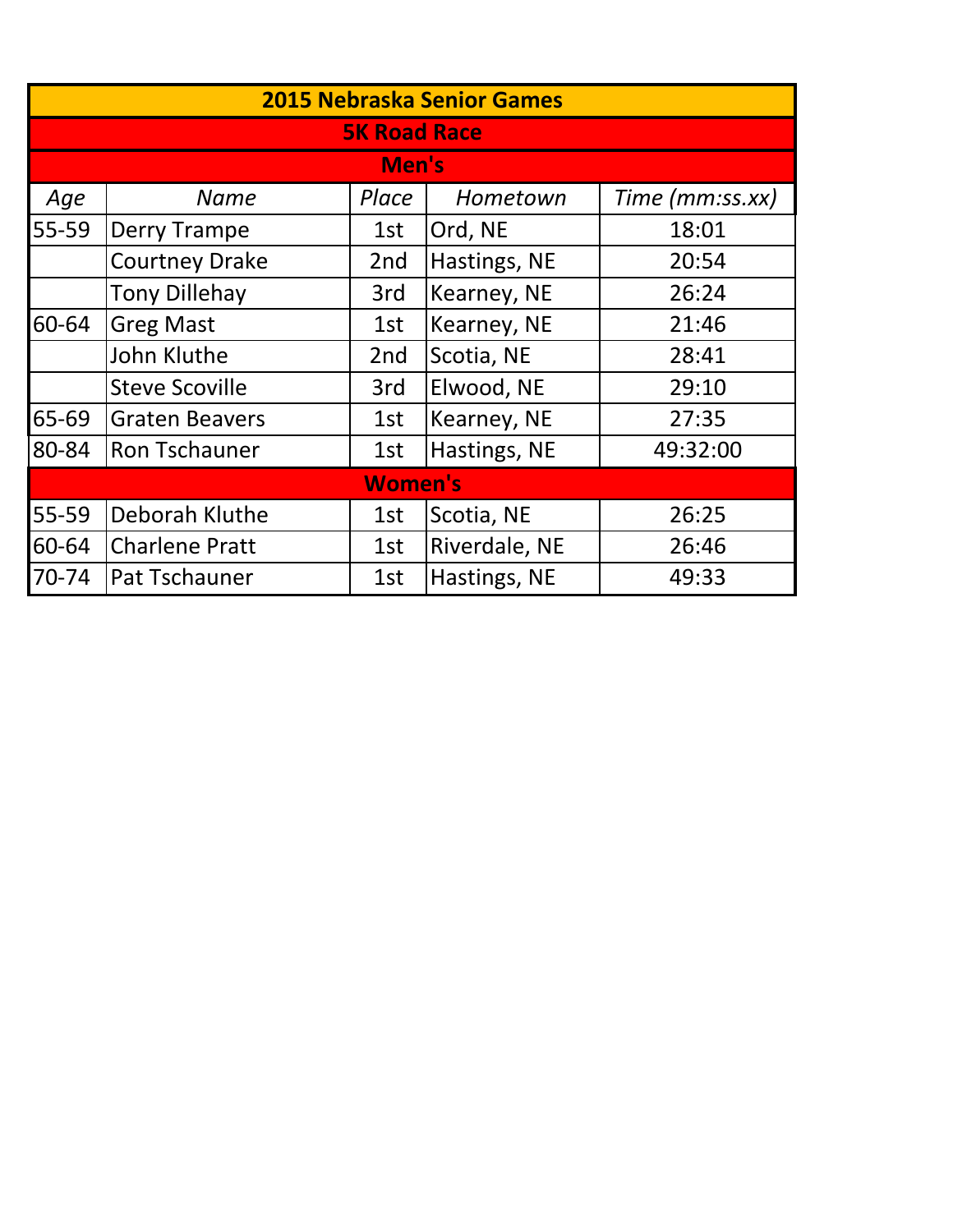| <b>2015 Nebraska Senior Games</b> |                        |       |                            |                 |
|-----------------------------------|------------------------|-------|----------------------------|-----------------|
|                                   |                        |       | <b>CYCLING</b>             |                 |
|                                   |                        |       | <b>Men's 5K Cycling</b>    |                 |
| Age                               | Name                   | Place | Hometown                   | Time (mm:ss)    |
| 50-54                             | Tim Uden               | 1st   | Juniata, NE                | 9:01            |
|                                   | Daniel Leffler         | 2nd   | Kearney, NE                | 11:04           |
| 55-59                             | Doug Semisch           | 1st   | Omaha, NE                  | 7:59            |
| 60-64                             | <b>Richard Stewart</b> | 1st   | Castle Rock, CO            | 6:51            |
|                                   | Mike Krenisky          | 2nd   | Omaha, NE                  | 7:53            |
|                                   | <b>Stephen Cramer</b>  | 3rd   | Omaha, NE                  | 8:19            |
|                                   | <b>Trip Reynolds</b>   | 4th   | Omaha, NE                  | 9:41            |
| 65-69                             | Scott Bulfinch         | 1st   | Lincoln, NE                | 7:27            |
|                                   | Gary Fergusun          | 2nd   | Duncan, OK                 | 7:59            |
|                                   | Herbert Pridgeon       | 3rd   | Gillette, WY               | 8:06            |
|                                   | Robert Thompson        | 4th   | Lakewood, CO               | 8:11            |
|                                   | <b>Hollis Anderson</b> | 5th   | Lincoln, NE                | 8:30            |
|                                   | Earl Hill              | 6th   | Britt, IA                  | 9:26            |
|                                   | <b>Clint Witte</b>     | 7th   | Kearney, NE                | 11:54           |
| 70-74                             | <b>Gary Schmidt</b>    | 1st   | Bennington, NE             | 8:09            |
|                                   | Michael Laughlin       | 2nd   | Lincoln, NE                | 10:14           |
| 75-79                             | John Windhusen         | 1st   | Syracuse, NE               | 11:44           |
|                                   |                        |       | <b>Women's 5k Cycling</b>  |                 |
| Age                               | Name                   | Place | Hometown                   | Time (mm:ss.xx) |
| 55-59                             | Cathy Eastman          | 1st   | Scottsbluff, NE            | 9:36            |
| 75-79                             | Rosemary Holeman       | 1st   | Omaha, NE                  | 12:16           |
|                                   |                        |       | <b>Men's 40k Cycling</b>   |                 |
| Age                               | Name                   | Place | Hometown                   | Time (hr:mm:ss) |
| 50-54                             | Dale Porter            | 1st   | Kearney, NE                | 1:04:08         |
|                                   | Tim Uden               | 2nd   | Junita, NE                 | 1:04:11         |
|                                   | Daniel Leffler         | 3rd   | Kearney, NE                | 1:37:24         |
| 55-59                             | Doug Semisch           | 1st   | Omaha, NE                  | 1:04:03         |
| 60-64                             | <b>Stephen Cramer</b>  | 1st   | Omaha, NE                  | 1:04:04         |
|                                   | Mike Krenisky          | 2nd   | Omaha, NE                  | 1:04:06         |
|                                   | <b>Greg Mast</b>       | 3rd   | Kearney, NE                | 1:04:10         |
| 65-69                             | Herbert Pridgeon       | 1st   | Gillette, WY               | 1:04:01         |
|                                   | Scott Bulfinch         | 2nd   | Lincoln, NE                | 1:04:02         |
|                                   | Robert Thompson        | 3rd   | Lakewood, CO               | 1:04:07         |
|                                   | Gary Fergusun          | 4th   | Duncan, OK                 | 1:04:09         |
|                                   | Dennis Wagner          | 5th   | Lincoln, NE                | 1:20:52         |
| 70-74                             | <b>Gary Schmidt</b>    | 1st   | Bennington, NE             | 1:04:05         |
|                                   | Michael Laughlin       | 2nd   | Lincoln, NE                | 1:34:14         |
|                                   |                        |       | <b>Women's 40k Cycling</b> |                 |
| Age                               | Name                   | Place | Hometown                   | Time (hr:mm:ss) |
| 55-59                             | Cathy Eastman          | 1st   | Scottsbluff, NE            | 1:18:20         |
| 60-64                             | Carol Wagner           | 1st   | Lincoln, NE                | 1:35:25         |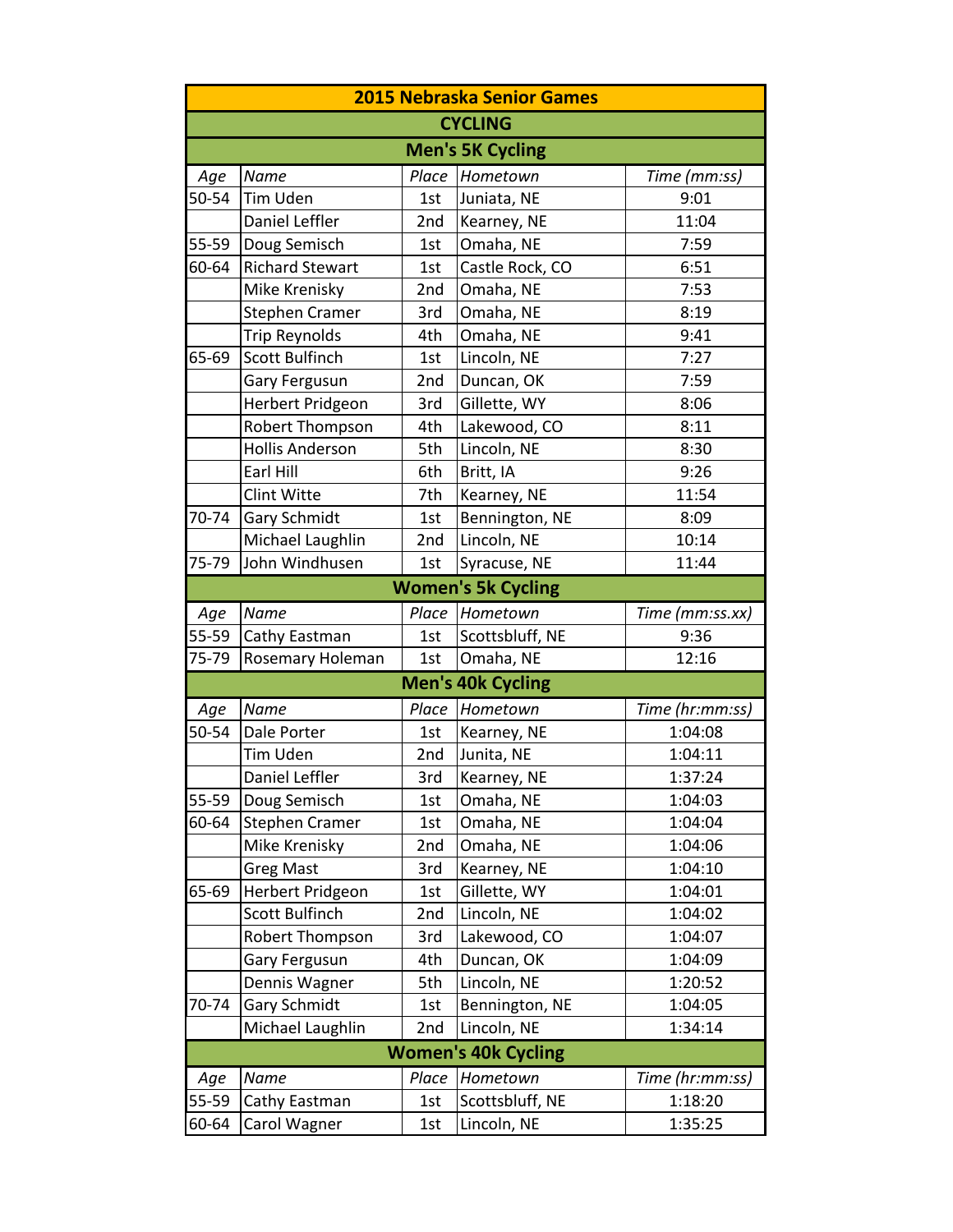|                                 | <b>2015 Nebraska Senior Games</b> |       |                                |                 |  |  |
|---------------------------------|-----------------------------------|-------|--------------------------------|-----------------|--|--|
|                                 |                                   |       | <b>SWIMMING</b>                |                 |  |  |
|                                 |                                   |       | <b>Women's 50 M Butterfly</b>  |                 |  |  |
| Age                             | <b>Name</b>                       | Place | Hometown                       | Time (mm:ss.xx) |  |  |
| 60-64                           | Cathy Soto                        | 1st   | El Paso, TX                    | 1:45.81         |  |  |
|                                 | <b>Men's 50 M Butterfly</b>       |       |                                |                 |  |  |
| Age                             | <b>Name</b>                       | Place | Hometown                       | Time (mm:ss.xx) |  |  |
| $65 - 69$                       | <b>Scott Adams</b>                | 1st   | Litchfield, NE                 | 0:56.15         |  |  |
|                                 |                                   |       | <b>Women's 100 M Butterfly</b> |                 |  |  |
| Age                             | <b>Name</b>                       | Place | Hometown                       | Time (mm:ss.xx) |  |  |
| 60-64                           | Cathy Soto                        | 1st   | El Paso, TX                    | 4:22.44         |  |  |
| <b>Women's 200 M Ind Medley</b> |                                   |       |                                |                 |  |  |
| Age                             | <b>Name</b>                       | Place | Hometown                       | Time (mm:ss.xx) |  |  |
| 60-64                           | Cathy Soto                        | 1st   | El Paso, TX                    | 7:41.06         |  |  |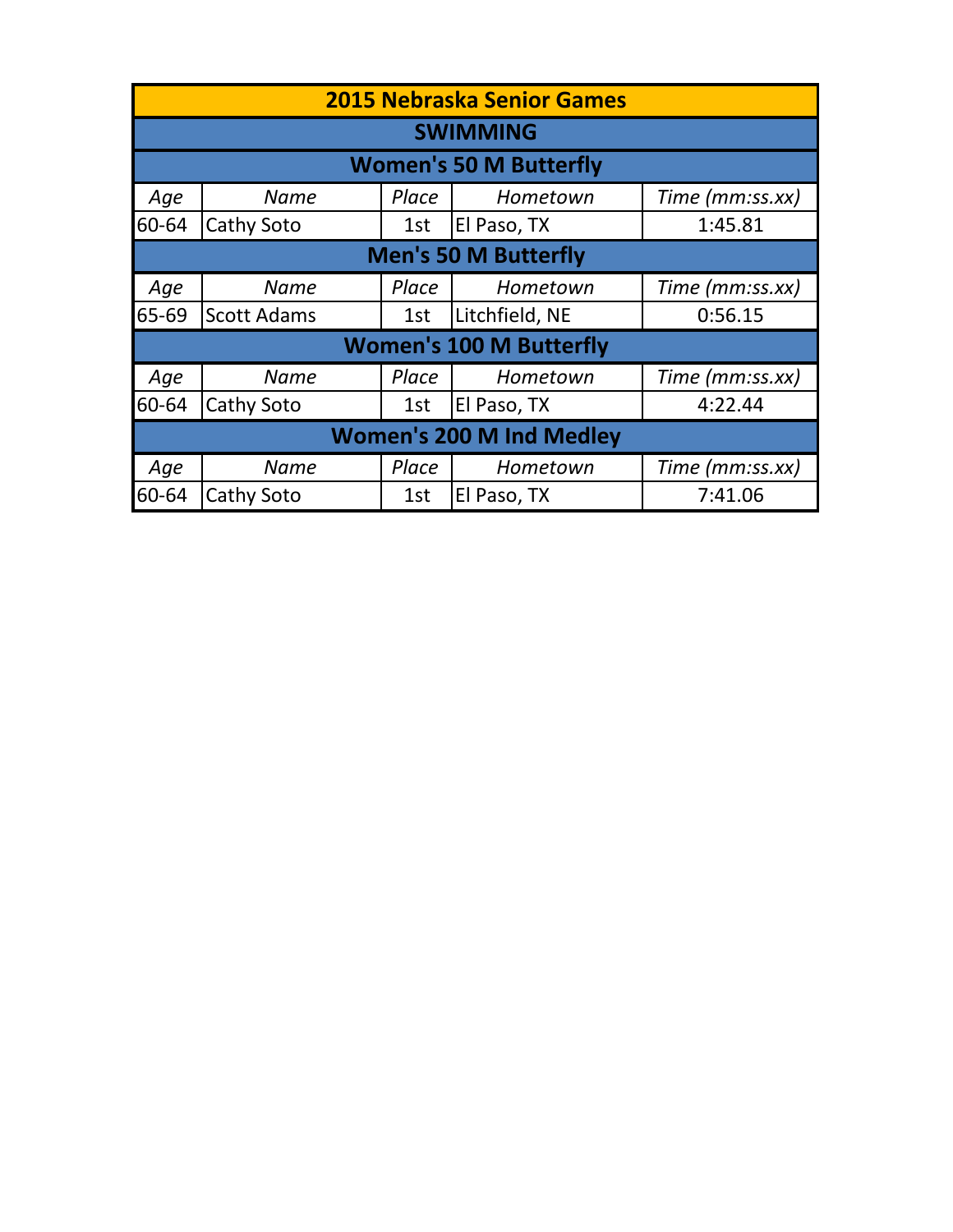|                                 | <b>2015 Nebraska Senior Games</b> |       |                                   |                 |  |  |
|---------------------------------|-----------------------------------|-------|-----------------------------------|-----------------|--|--|
|                                 |                                   |       | <b>SWIMMING</b>                   |                 |  |  |
|                                 |                                   |       | <b>Women's 50 M Breaststroke</b>  |                 |  |  |
| Age                             | <b>Name</b>                       | Place | Hometown                          | Time (mm:ss.xx) |  |  |
| 50-54                           | Jean Eichhorst                    | 1st   | Kearney, NE                       | 1:07.40         |  |  |
| 55-59                           | <b>Becky O'Connell</b>            | 1st   | Kearney, NE                       | 1:03.97         |  |  |
| 70-74                           | <b>Carol Allen</b>                | 1st   | Loup City, NE                     | 1:11.13         |  |  |
|                                 | <b>Men's 50 M Breaststroke</b>    |       |                                   |                 |  |  |
| Age                             | <b>Name</b>                       | Place | Hometown                          | Time (mm:ss.xx) |  |  |
| 65-69                           | <b>Scott Adams</b>                | 1st   | Litchfield, NE                    | 0:58.18         |  |  |
| 75-79                           | <b>Cornelius Kelly</b>            | 1st   | Pinedale, WY                      | 1:11.77         |  |  |
|                                 | Ivan Maggert                      | 2nd   | Lincoln, NE                       | 1:28.25         |  |  |
| 80-84                           | <b>Dick Hekl</b>                  | 1st   | Omaha, NE                         | 2:12.56         |  |  |
| 85-89                           | <b>Robert Severance</b>           | 1st   | Beloit, NE                        | 2:08.85         |  |  |
|                                 |                                   |       | <b>Women's 100 M Breaststroke</b> |                 |  |  |
| Age                             | <b>Name</b>                       | Place | Hometown                          | Time (mm:ss.xx) |  |  |
| 70-74                           | <b>Carol Allen</b>                | 1st   | Loup City, NE                     | 2:35.47         |  |  |
|                                 |                                   |       | <b>Men's 100 M Breaststroke</b>   |                 |  |  |
| Age                             | <b>Name</b>                       | Place | Hometown                          | Time (mm:ss.xx) |  |  |
| 55-59                           | <b>Lincoln Murdock</b>            | 1st   | Omaha, NE                         | 2:12.09         |  |  |
| 75-79                           | <b>Cornelius Kelly</b>            | 1st   | Pinedale, WY                      | 3:23.44         |  |  |
|                                 | Ivan Maggert                      | 2nd   | Lincoln, NE                       | 3:26.20         |  |  |
| <b>Men's 200 M Breaststroke</b> |                                   |       |                                   |                 |  |  |
| Age                             | <b>Name</b>                       | Place | Hometown                          | Time (mm:ss.xx) |  |  |
| 65-69                           | <b>Terry Medjo</b>                | 1st   | Grand Island, NE                  | 4:03.13         |  |  |
| 75-79                           | <b>Cornelius Kelly</b>            | 1st   | Pinedale, WY                      | 9:13.19         |  |  |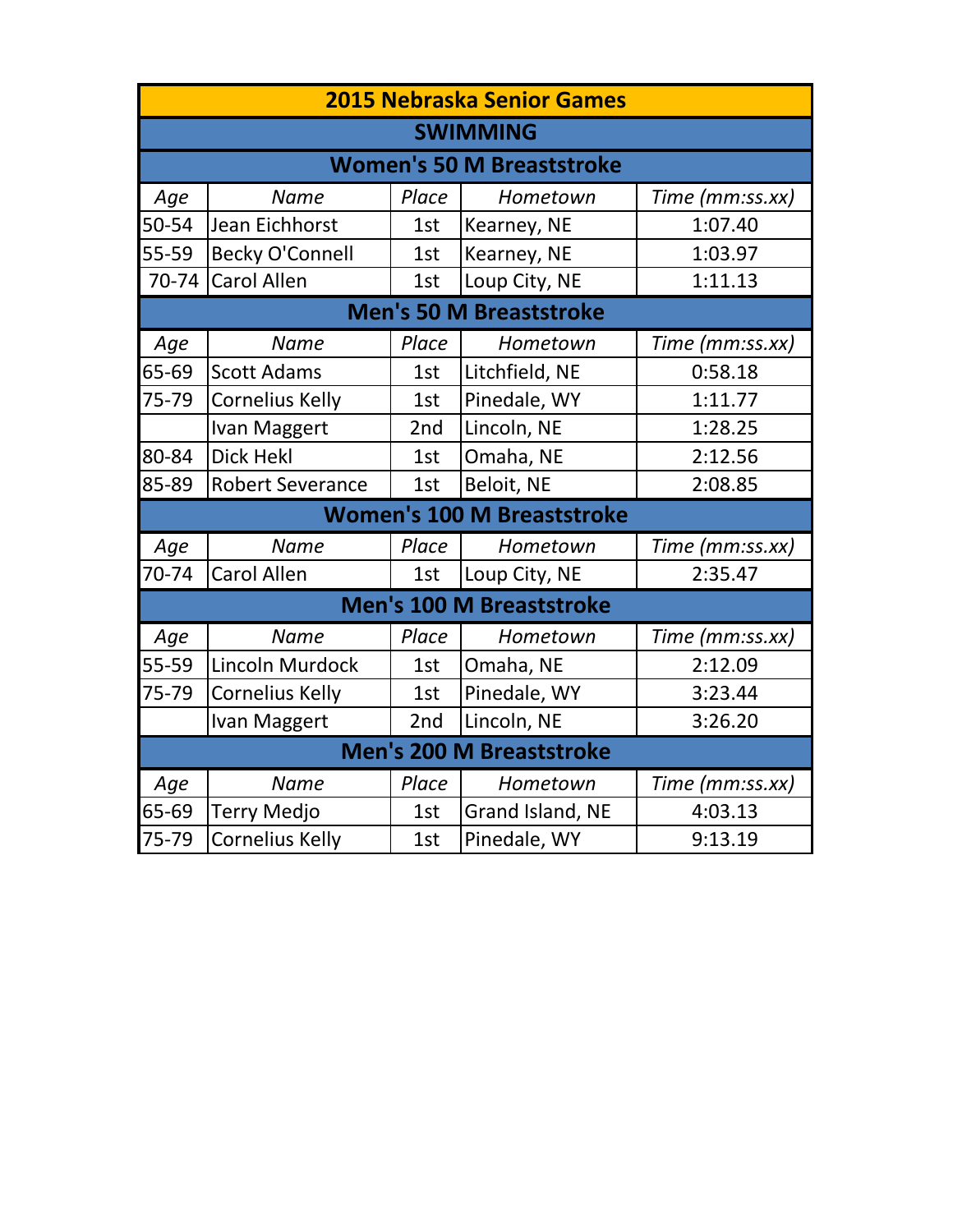| <b>2015 Nebraska Senior Games</b> |                                |       |                                 |                 |  |  |  |
|-----------------------------------|--------------------------------|-------|---------------------------------|-----------------|--|--|--|
|                                   |                                |       | <b>SWIMMING</b>                 |                 |  |  |  |
|                                   | <b>Women's 50 M BACKSTROKE</b> |       |                                 |                 |  |  |  |
| Age                               | <b>Name</b>                    | Place | Hometown                        | Time (mm:ss.xx) |  |  |  |
| 55-59                             | <b>Becky O'Connell</b>         | 1st   | Kearney, NE                     | 1:00.75         |  |  |  |
| 60-64                             | Cathy Soto                     | 1st   | El Paso, TX                     | 1:24.65         |  |  |  |
| 70-74                             | Carol Allen                    | 1st   | Loup City, NE                   | 0:58.75         |  |  |  |
|                                   |                                |       | <b>Men's 50 M Backstroke</b>    |                 |  |  |  |
| Age                               | <b>Name</b>                    | Place | Hometown                        | Time (mm:ss.xx) |  |  |  |
| 60-64                             | <b>Tim Enck</b>                | 1st   | Grand Island, NE                | 0:49.83         |  |  |  |
| 65-69                             | <b>Kelly Nicklin</b>           | 1st   | Omaha, NE                       | 0:42.12         |  |  |  |
|                                   | John Schmit                    | 2nd   | Aurora, CO                      | 1:33.34         |  |  |  |
| 75-79                             | Ivan Maggert                   | 1st   | Lincoln, NE                     | 1:40.59         |  |  |  |
| 80-84                             | Dick Hekl                      | 1st   | Omaha, NE                       | 1:39.75         |  |  |  |
| 85-89                             | <b>Robert Severance</b>        | 1st   | Beloit, KS                      | 1:42.31         |  |  |  |
|                                   |                                |       | <b>Women's 100 M Backstroke</b> |                 |  |  |  |
| Age                               | <b>Name</b>                    | Place | Hometown                        | Time (mm:ss.xx) |  |  |  |
| 60-64                             | Cathy Soto                     | 1st   | El Paso, TX                     | 2:50.79         |  |  |  |
| 65-69                             | Carolyn Steiner                | 1st   | Kearney, NE                     | 3:32.94         |  |  |  |
| 70-74                             | Carol Allen                    | 1st   | Loup City, NE                   | 2:17.60         |  |  |  |
|                                   |                                |       | <b>Men's 100 M Backstroke</b>   |                 |  |  |  |
| Age                               | <b>Name</b>                    | Place | Hometown                        | Time (mm:ss.xx) |  |  |  |
| 60-64                             | <b>Tim Enck</b>                | 1st   | Grand Island, NE                | 1:56.25         |  |  |  |
| 65-69                             | John Schmit                    | 1st   | Aurora, CO                      | 3:13.34         |  |  |  |
| 75-79                             | Ivan Maggert                   | 1st   | Lincoln, NE                     | 3:58.56         |  |  |  |
| 80-84                             | <b>Dick Hekl</b>               | 1st   | Omaha, NE                       | 3:47.62         |  |  |  |
| 85-89                             | <b>Robert Severance</b>        | 1st   | Beloit, KS                      | 4:00.00         |  |  |  |
|                                   |                                |       | <b>Women's 200 M Backstroke</b> |                 |  |  |  |
| Age                               | <b>Name</b>                    | Place | Hometown                        | Time (mm:ss.xx) |  |  |  |
| 60-64                             | Cathy Soto                     | 1st   | El Paso, TX                     | 6:19.63         |  |  |  |
|                                   |                                |       | <b>Men's 200 M Backstroke</b>   |                 |  |  |  |
| Age                               | <b>Name</b>                    | Place | Hometown                        | Time (mm:ss.xx) |  |  |  |
| 60-64                             | <b>Tim Enck</b>                | 1st   | Grand Island, NE                | 4:19.34         |  |  |  |
| 65-69                             | Terry Medjo                    | 1st   | Grand Island, NE                | 3:42.53         |  |  |  |
| 75-79                             | Ivan Maggert                   | 1st   | Lincoln, NE                     | 8:23.75         |  |  |  |
| 80-84                             | Dick Hekl                      | 1st   | Omaha, NE                       | 8:09.10         |  |  |  |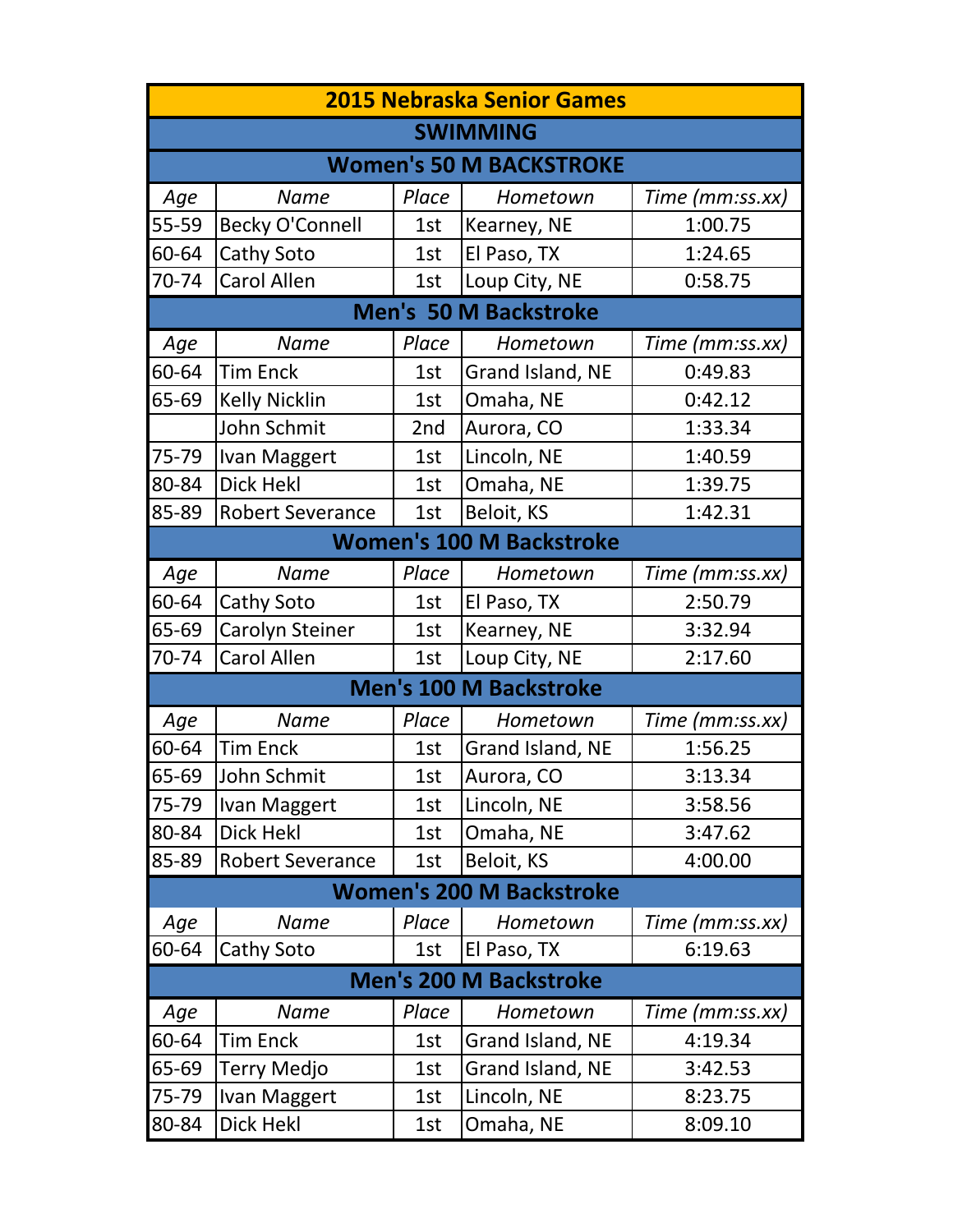|                              | <b>2015 Nebraska Senior Games</b> |                 |                                |                 |  |  |
|------------------------------|-----------------------------------|-----------------|--------------------------------|-----------------|--|--|
|                              | <b>SWIMMING</b>                   |                 |                                |                 |  |  |
|                              |                                   |                 | <b>Women's 50 M Freestyle</b>  |                 |  |  |
| Age                          | Name                              | Place           | Hometown                       | Time (mm:ss.xx) |  |  |
| 50-54                        | Jean Eichhorst                    | 1st             | Kearney, NE                    | 0:47.38         |  |  |
| 55-59                        | Becky O'Connell                   | 1st             | Kearney, NE                    | 0:48.25         |  |  |
| 60-64                        | Cathy Soto                        | 1st             | El Paso, TX                    | 1:25.87         |  |  |
| 70-74                        | Carol Allen                       | 1st             | Loup City, NE                  | 0:52.09         |  |  |
|                              |                                   |                 | <b>Men's 50 M Freestyle</b>    |                 |  |  |
| Age                          | Name                              | Place           | Hometown                       | Time (mm:ss.xx) |  |  |
| 55-59                        | Lincoln Murdoch                   | 1st             | Omaha, NE                      | 0:35.65         |  |  |
| 65-69                        | Kelly Nicklin                     | 1st             | Omaha, NE                      | 0:33.91         |  |  |
|                              | Ralph Bradley                     | 2nd             | Grand Island, NE               | 0:34.09         |  |  |
|                              | <b>Scott Adams</b>                | 3rd             | Litchfield, NE                 | 0:36.16         |  |  |
|                              | John Schmit                       | 4th             | Aurora, CO                     | 1:12.00         |  |  |
| 75-79                        | Ivan Maggert                      | 1st             | Lincoln, NE                    | 1:02.13         |  |  |
|                              | Cyrus Huffman                     | 2 <sub>nd</sub> | Omaha, NE                      | 1:20.22         |  |  |
| 80-84                        | Dick Hekl                         | 1st             | Omaha, NE                      | 1:18.59         |  |  |
| 85-89                        | Robert Severance                  | 1st             | Beloit, KS                     | 1:19.47         |  |  |
|                              |                                   |                 | <b>Women's 100 M Freestyle</b> |                 |  |  |
| Age                          | <b>Name</b>                       | Place           | Hometown                       | Time (mm:ss.xx) |  |  |
| 60-64                        | Cathy Soto                        | 1st             | El Paso, TX                    | 3:25.89         |  |  |
| <b>Men's 100 M Freestyle</b> |                                   |                 |                                |                 |  |  |
| Age                          | Name                              | Place           | Hometown                       | Time (mm:ss.xx) |  |  |
| 55-59                        | Lincoln Murdoch                   | 1st             | Omaha, NE                      | 1:21.03         |  |  |
| 65-69                        | Ralph Bradley                     | 1st             | Grand Island, NE               | 1:21.62         |  |  |
|                              | John Schmit                       | 2nd             | Aurora, CO                     | 2:42.53         |  |  |
| 75-79                        | Cyrus Huffman                     | 1st             | Omaha, NE                      | 3:19.16         |  |  |
|                              | Ivan Maggert                      | 2nd             | Lincoln, NE                    | 3:23.82         |  |  |
| 80-84                        | Dick Hekl                         | 1st             | Omaha, NE                      | 3:59.25         |  |  |
| 85-89                        | Robert Severance                  | 1st             | Beloit, KS                     | 3:07.38         |  |  |
|                              |                                   |                 | <b>Women's 200 M Freestyle</b> |                 |  |  |
| Age                          | Name                              | Place           | Hometown                       | Time (mm:ss.xx) |  |  |
| 50-54                        | Jean Eichhorst                    | 1st             | Kearney, NE                    | 4:14.35         |  |  |
| 60-64                        | Cathy Soto                        | 1st             | El Paso, TX                    | 6:34.56         |  |  |
|                              |                                   |                 | Men's 200 M Freestyle          |                 |  |  |
| Age                          | Name                              | Place           | Hometown                       | Time (mm:ss.xx) |  |  |
| 55-59                        | Lincoln Murdoch                   | 1st             | Omaha, NE                      | 3:07.31         |  |  |
| 65-69                        | Scott Adams                       | 1st             | Litchfield, NE                 | 3:19.94         |  |  |
| 75-79                        | Ivan Maggert                      | 1st             | Lincoln, NE                    | 6:29.03         |  |  |
|                              | Cyrus Huffman                     | 2nd             | Omaha, NE                      | 7:24.46         |  |  |
|                              |                                   |                 | <b>Women's 400 M Freestyle</b> |                 |  |  |
| Age                          | Name                              | Place           | Hometown                       | Time (mm:ss.xx) |  |  |
| 50-54                        | Jean Eichhorst                    | 1st             | Kearney, NE                    | 8:48.63         |  |  |
| 75-79                        | Carol Deman                       | 1st             | Omaha, NE                      | 8:50.91         |  |  |
|                              |                                   |                 | <b>Men's 400 M Freestyle</b>   |                 |  |  |
| Age                          | Name                              | Place           | Hometown                       | Time (mm:ss.xx) |  |  |
| 60-64                        | <b>Greg Mast</b>                  | 1st             | Kearney, NE                    | 9:26.34         |  |  |
| 65-69                        | Scott Adams                       | 1st             | Litchfield, NE                 | 7:25.10         |  |  |
| 75-79                        | Kenneth Deman                     | 1st             | Omaha, NE                      | 9:00.65         |  |  |
|                              | Ivan Maggert                      | 2nd             | Lincoln, NE                    | 14:26.35        |  |  |
|                              | Cyrus Huffman                     | 3rd             | Omaha, NE                      | 15:47.91        |  |  |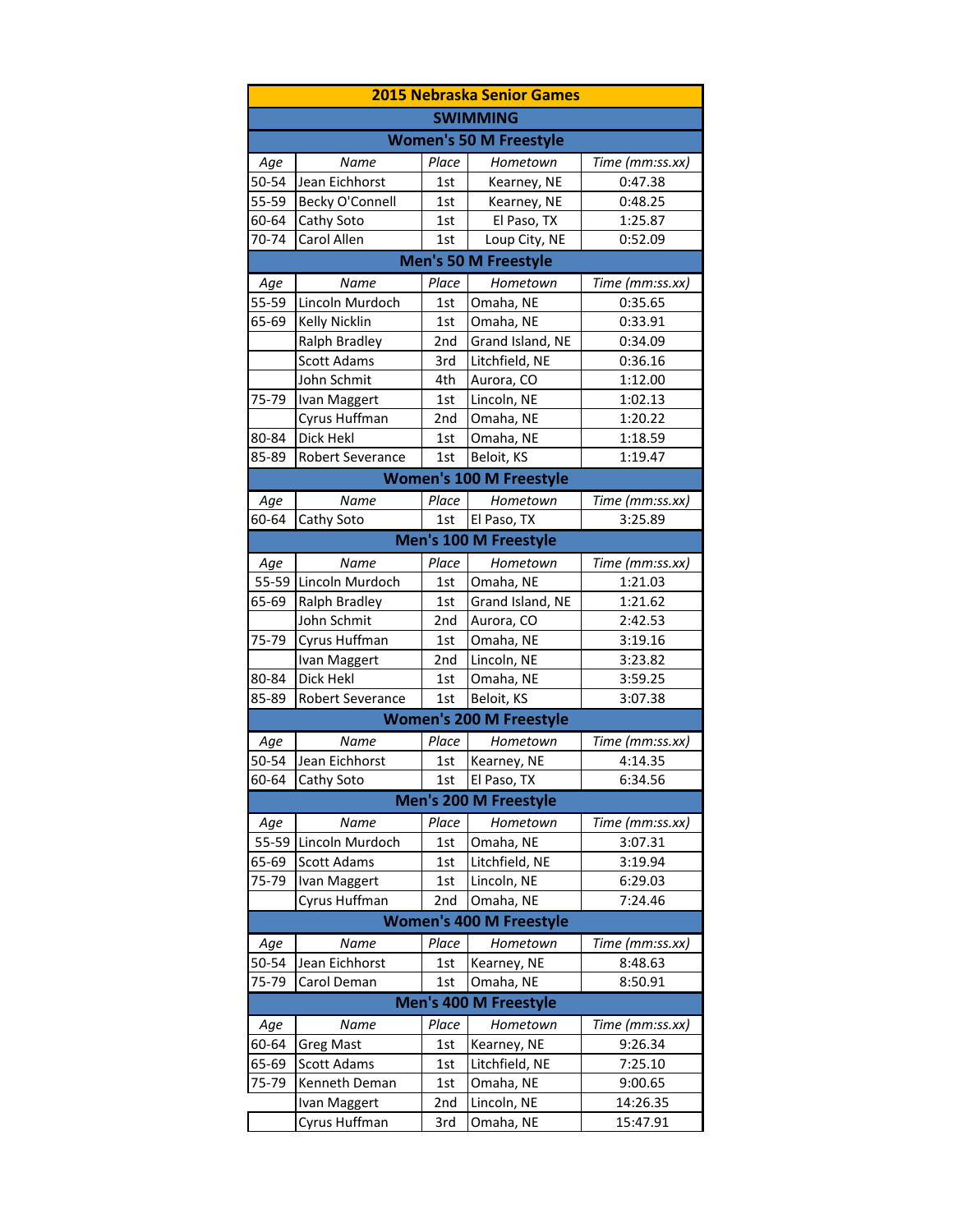| <b>2015 Nebraska Senior Games</b> |                           |                         |                 |                   |  |  |  |
|-----------------------------------|---------------------------|-------------------------|-----------------|-------------------|--|--|--|
|                                   | <b>Basketball</b>         |                         |                 |                   |  |  |  |
| <b>Men's Free Throw</b>           |                           |                         |                 |                   |  |  |  |
| Age                               | <b>Name</b>               | Place                   | Hometown        | <b>Best Score</b> |  |  |  |
| 50-54                             | Scott Hayden              | 1st                     | Kearney, NE     | 24                |  |  |  |
| 55-59                             | Mike Anderson             | 1st                     | Littleton, CO   | 22                |  |  |  |
|                                   | Lennie Deaver             | 2nd                     | Cambridge, NE   | 17                |  |  |  |
|                                   | Lincoln Murdoch           | 3rd                     | Omaha, NE       | 16                |  |  |  |
| 60-64                             | Wayne Renolds             | 1st                     | Crete, NE       | 17                |  |  |  |
|                                   | <b>Trip Reynolds</b>      | 2nd                     | Omaha, NE       | 12                |  |  |  |
|                                   | Mark Balcom               | 3rd                     | Kearney, NE     | 11                |  |  |  |
| 65-69                             | <b>Richard Thompson</b>   | 1st                     | McCook, NE      | 10                |  |  |  |
|                                   | Clint Witte               | 2nd                     | Kearney, NE     | 6                 |  |  |  |
| 70-74                             | <b>Tom McCann</b>         | 1st                     | Kearney, NE     | 14                |  |  |  |
|                                   | Jack Conway               | 2nd                     | Trenton, NE     | 6                 |  |  |  |
| 75-79                             | Duane Shaw                | 1st                     | Kansas City, KS | 23                |  |  |  |
|                                   | <b>Charles Messbarger</b> | 2nd                     | Kearney, NE     | 15                |  |  |  |
| 80-84                             | <b>Gene Malleck</b>       | 1st                     | McCook, NE      | 23                |  |  |  |
|                                   | Dick Hekl                 | 2nd                     | Omaha, NE       | 9                 |  |  |  |
| 90-94                             | Elmer Murdoch             | 1st                     | Omaha, NE       | $\overline{5}$    |  |  |  |
| <b>Women's Free Throw</b>         |                           |                         |                 |                   |  |  |  |
| Age                               | Name                      | Place                   | Hometown        | <b>Best Score</b> |  |  |  |
| 50-54                             | Christina Boggs           | 1st                     | Kearney, NE     | 7                 |  |  |  |
| 55-59                             | Norma Rust                | 1st                     | Hastings, NE    | 10                |  |  |  |
|                                   | <b>Judy Bellairs</b>      | 2nd                     | Kearney, NE     | 7                 |  |  |  |
| 60-64                             | Constance Woods-Brown     | 1st                     | Lincoln, NE     | 5                 |  |  |  |
| 65-69                             | Regina McCann             | 1st                     | Kearney, NE     | 9                 |  |  |  |
| 75-79                             | Rosemary Holeman          | 1st                     | Omaha, NE       | $\mathbf{1}$      |  |  |  |
|                                   |                           | <b>Men's Hot Shot</b>   |                 |                   |  |  |  |
| Age                               | Name                      | Place                   | Hometown        | <b>Best Score</b> |  |  |  |
| 50-54                             | Scott Hayden              | 1st                     | Kearney, NE     | 49                |  |  |  |
| 55-59                             | Lennie Deaver             | 1st                     | Cambridge, NE   | 32                |  |  |  |
|                                   | Mike Anderson             | 2nd                     | Littleton, CO   | 31                |  |  |  |
|                                   | Lincoln Murdoch           | 3rd                     | Omaha, NE       | 29                |  |  |  |
| 60-64                             | Wayne Renolds             | 1st                     | Crete, NE       | 25                |  |  |  |
|                                   | <b>Trip Renolds</b>       | 2nd                     | Omaha, NE       | 20                |  |  |  |
|                                   | Mark Balcom               | 3rd                     | Kearney, NE     | 15                |  |  |  |
| 65-69                             | Clint Witte               | 1st                     | Kearney, NE     | 5                 |  |  |  |
|                                   | <b>Richard Thompson</b>   | 2nd                     | McCook, NE      | 3                 |  |  |  |
| 70-74                             | Jack Conway               | 1st                     | Trenton, NE     | 15                |  |  |  |
| 75-79                             | Duane Shaw                | 1st                     | Kansas City, KS | 25                |  |  |  |
|                                   | Charles Messbarger        | 2nd                     | Kearney, NE     | 11                |  |  |  |
| 80-84                             | <b>Gene Malleck</b>       | 1st                     | McCook, NE      | 28                |  |  |  |
|                                   | Dick Hekl                 | 2nd                     | Omaha, NE       | 6                 |  |  |  |
|                                   |                           | <b>Women's Hot Shot</b> |                 |                   |  |  |  |
| Age                               | Name                      | Place                   | Hometown        | <b>Best Score</b> |  |  |  |
| 50-54                             | Christina Boggs           | 1st                     | Kearney, NE     | 7                 |  |  |  |
| 55-59                             | Norma Rust                | 2nd                     | Hastings, NE    | 7                 |  |  |  |
|                                   | <b>Judy Bellairs</b>      | 1st                     | Kearney, NE     | 3                 |  |  |  |
|                                   |                           |                         |                 |                   |  |  |  |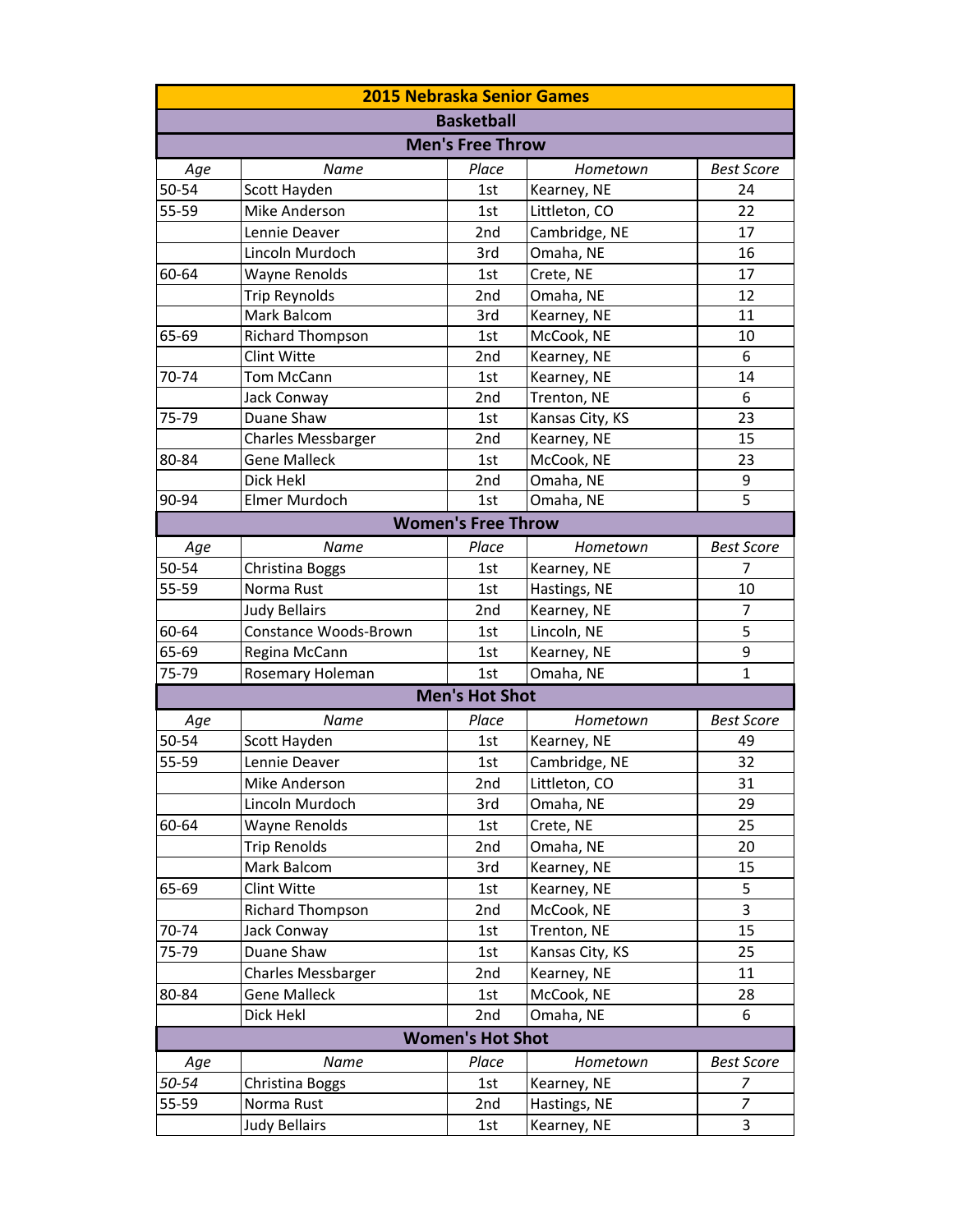| <b>2015 Nebraska Senior Games</b> |                   |       |                                      |  |  |
|-----------------------------------|-------------------|-------|--------------------------------------|--|--|
|                                   | <b>Basketball</b> |       |                                      |  |  |
|                                   |                   |       | <b>Men's Basketball 3-on-3</b>       |  |  |
| Age                               | <b>Name</b>       | Place | Hometown                             |  |  |
| 50-54                             | <b>Team Onate</b> | 1st   | Axtell, Gibbon, Wilcox & Kearney, NE |  |  |
|                                   | Raiders           | 2nd   | Omaha, NE                            |  |  |
| 55-59                             | Old Men           | 1st   | Cambridge, NE                        |  |  |
| 60-64                             | T.C.'s Lighting   | 1st   | Greeley, CO                          |  |  |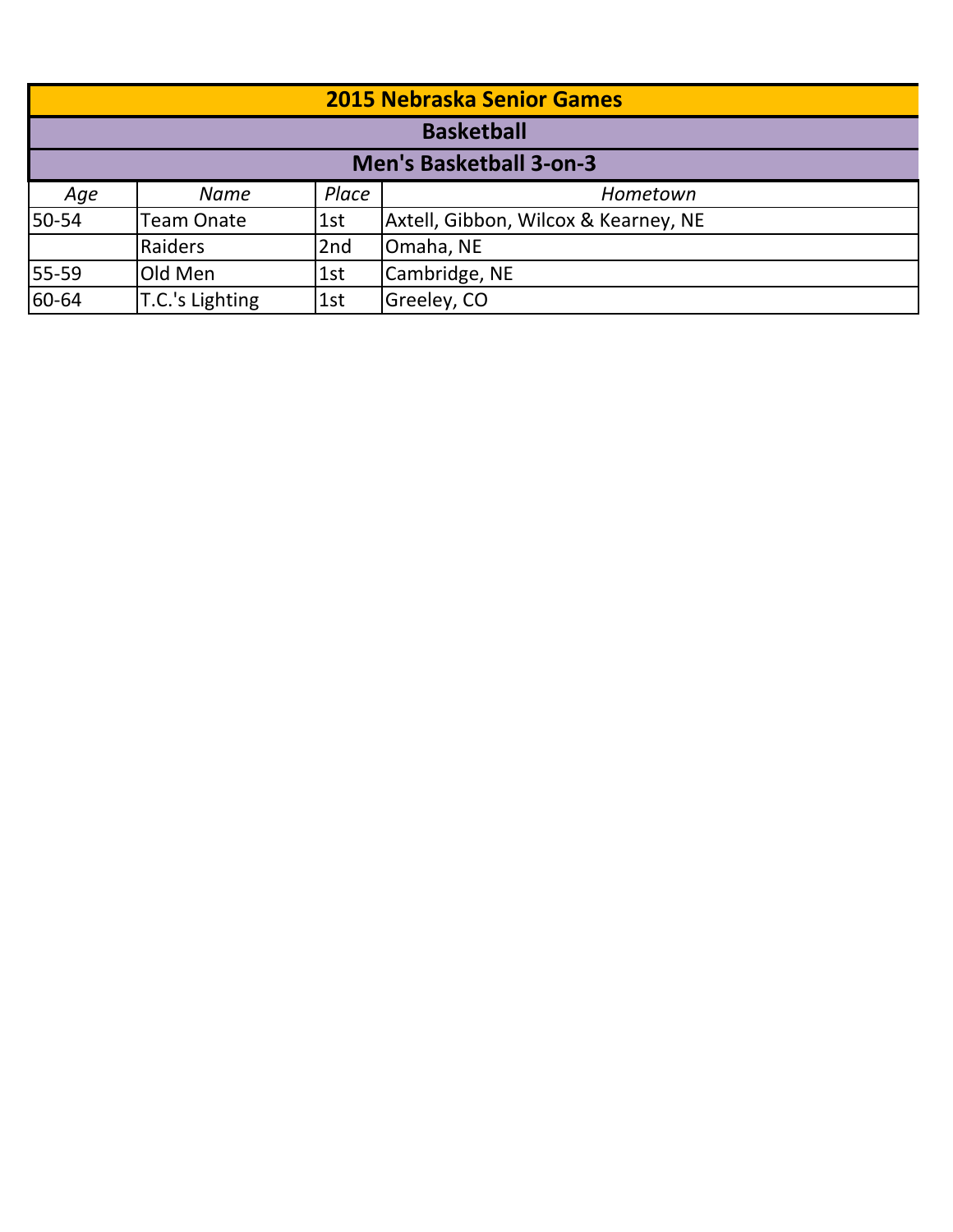| <b>2015 Nebraska Senior Games</b> |                                      |                 |                                |  |  |
|-----------------------------------|--------------------------------------|-----------------|--------------------------------|--|--|
| <b>TENNIS</b>                     |                                      |                 |                                |  |  |
| <b>Men's Singles</b>              |                                      |                 |                                |  |  |
| Age                               | <b>Name</b>                          | Place           | Hometown                       |  |  |
| 55-59                             | Joseph Wilson                        | 1st             | Omaha, NE                      |  |  |
| 60-64                             | <b>Gordon Hinrichs</b>               | 1st             | Lexington, NE                  |  |  |
|                                   | <b>Gary Peters</b>                   | 2nd             | Hastings, NE                   |  |  |
|                                   | <b>Michael Martin</b>                | 3rd             | Marquette, NE                  |  |  |
| 70-74                             | <b>Charles Fox</b>                   | 1st             | Grand Island, NE               |  |  |
|                                   | <b>Tom McCann</b>                    | 2nd             | Kearney, NE                    |  |  |
|                                   | <b>Hal Smith</b>                     | 3rd             | Hastings, NE                   |  |  |
| 75-79                             | <b>Steve Kraus</b>                   | 1st             | Kearney, NE                    |  |  |
|                                   | Jerome Solheim                       | 2nd             | Maryville, MO                  |  |  |
|                                   | Darrell Pohlman                      | 3rd             | Appleton City, MO              |  |  |
| 80-84                             | Joseph Meuret                        | 1st             | Kearney, NE                    |  |  |
|                                   | Neil Reynolds                        | 2nd             | St Joseph, MO                  |  |  |
| 85-89                             | Elmer Murdoch                        | 1st             | Omaha, NE                      |  |  |
|                                   | <b>Men's Doubles</b>                 |                 |                                |  |  |
| Age                               | <b>Name</b>                          | Place           | Hometown                       |  |  |
| 55-59                             | <b>Rick Ewald &amp; Charles Fox</b>  | 1st             | Grand Island, NE               |  |  |
| 60-64                             | Gary Peters & Hal Smith              | 1st             | Hastings, NE                   |  |  |
| 70-74                             | Tom McCann & Charles Messbarger      | 1st             | Kearney, NE                    |  |  |
| 75-79                             | Jerome Solheim & Neil Reynolds       | 1st             | Maryville, MO & St. Joseph, MO |  |  |
|                                   | Steve Kraus & Joseph Meuret          | 2nd             | Kearney, NE                    |  |  |
|                                   | <b>Women's Doubles</b>               |                 |                                |  |  |
| Age                               | <b>Name</b>                          | Place           | Hometown                       |  |  |
| 50-54                             | Jane Strawhecker & Chris Johnson     | 1st             | Kearney, NE                    |  |  |
| 55-59                             | Kim Capellen & Denise Christensen    | 1st             | Kearney, NE                    |  |  |
| 75-79                             | Carolyn Becker & Judy Messbarger     | 1st             | Kearney, NE                    |  |  |
|                                   | <b>Mixed Doubles</b>                 |                 |                                |  |  |
| Age                               | <b>Name</b>                          | Place           | Hometown                       |  |  |
| 55-59                             | Tom Huffman & Linda Walton           | 1st             | Omaha, NE                      |  |  |
|                                   | Tom McCann & Denise Christensen      | 2 <sub>nd</sub> | Kearney, NE                    |  |  |
| 75-79                             | Charles Messbarger & Judy Messbarger | 1st             | Kearney, NE                    |  |  |
|                                   | Joseph Meuret & Jane Moorehouse      | 2 <sub>nd</sub> | Kearney, NE                    |  |  |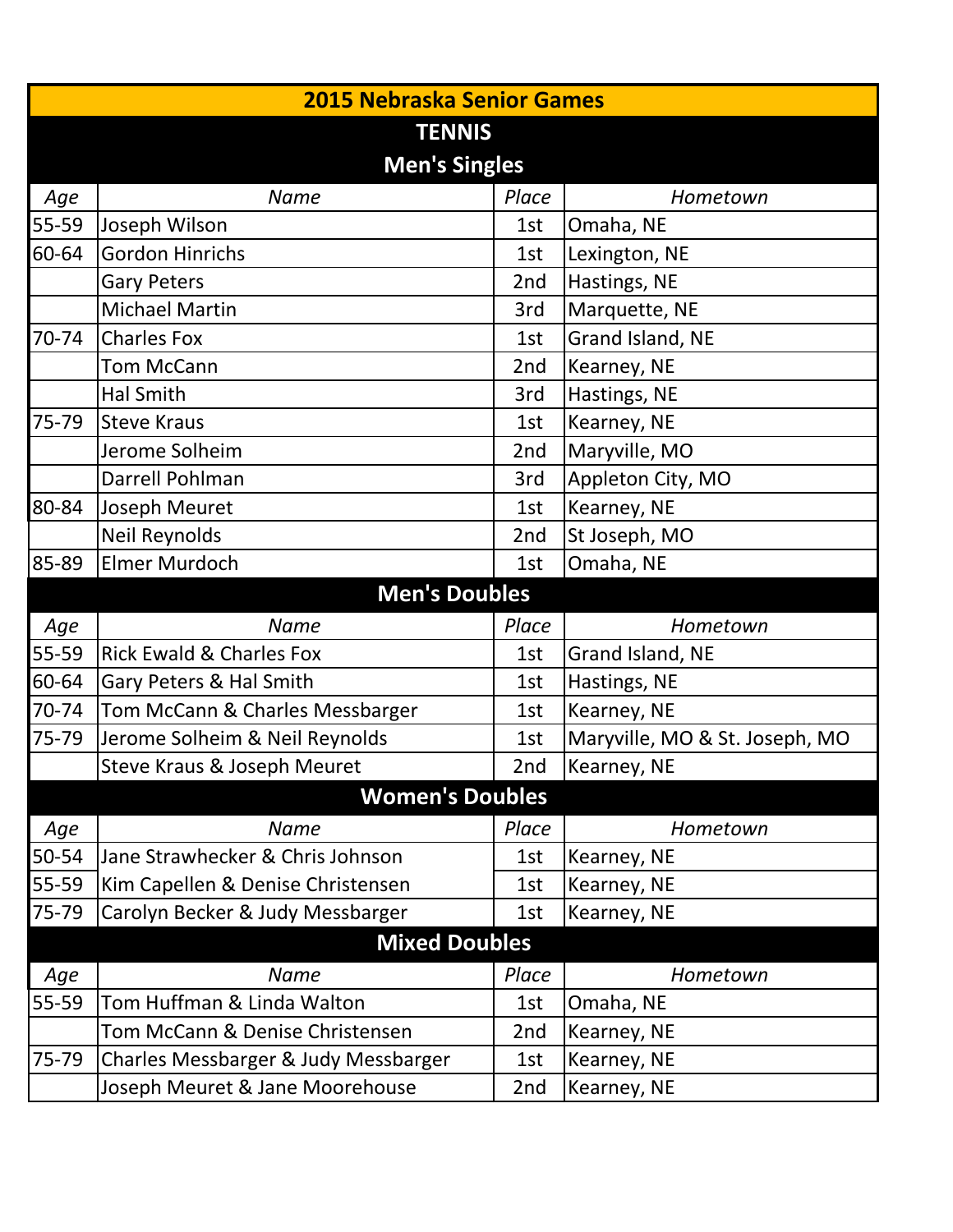|                      | <b>2015 Nebraska Senior Games</b>                     |                 |                                |  |  |  |
|----------------------|-------------------------------------------------------|-----------------|--------------------------------|--|--|--|
|                      | <b>Badminton</b>                                      |                 |                                |  |  |  |
|                      | <b>Men's Singles</b>                                  |                 |                                |  |  |  |
| Age                  | <b>Name</b>                                           | Place           | Hometown                       |  |  |  |
| 50-54                | Kaiguo Chang                                          | 1st             | Omaha, NE                      |  |  |  |
| 70-75                | <b>Tom McCann</b>                                     | 1st             | Kearney, NE                    |  |  |  |
| 65-69                | Dave Waggoner                                         | 1st             | Kearney, NE                    |  |  |  |
|                      | John Shanahan                                         | 2nd             | Grand Island, NE               |  |  |  |
| <b>Men's Doubles</b> |                                                       |                 |                                |  |  |  |
| Age                  | <b>Name</b>                                           | Place           | Hometown                       |  |  |  |
| 50-54                | John Shanahan & Chang Kaiguo                          | 1st             | Grand Island, NE/Omaha, NE     |  |  |  |
| 60-64                | Dave Waggoner & Al Emken                              | 1st             | Kearney, NE                    |  |  |  |
| 70-74                | Tom McCann & Charles Messbarger<br>Kearney, NE<br>1st |                 |                                |  |  |  |
|                      | <b>Women's Doubles</b>                                |                 |                                |  |  |  |
| Age                  | <b>Name</b>                                           | Place           | Hometown                       |  |  |  |
| 60-64                | Deb Kemper & Regina McCann                            | 1st             | Grand Island, NE/ Kearney, NE  |  |  |  |
| 65-69                | Carolyn Foster & Nita Lechner                         | 1st             | St. Paul, NE/ Grand Island, NE |  |  |  |
|                      | <b>Mixed Doubles</b>                                  |                 |                                |  |  |  |
| Age                  | <b>Name</b>                                           | Place           | Hometown                       |  |  |  |
| 60-64                | Dave Waggoner & Deb Kemper                            | 1st             | Kearney, NE                    |  |  |  |
|                      | Alan Emken & Nita Lechner                             | 2 <sub>nd</sub> | Kearney, NE                    |  |  |  |
| 65-69                | John Shanahan & Carolyn Foster                        | 1st             | Grand Island, NE               |  |  |  |
|                      | Tom McCann & Regina McCann                            | 2nd             | Kearney, NE                    |  |  |  |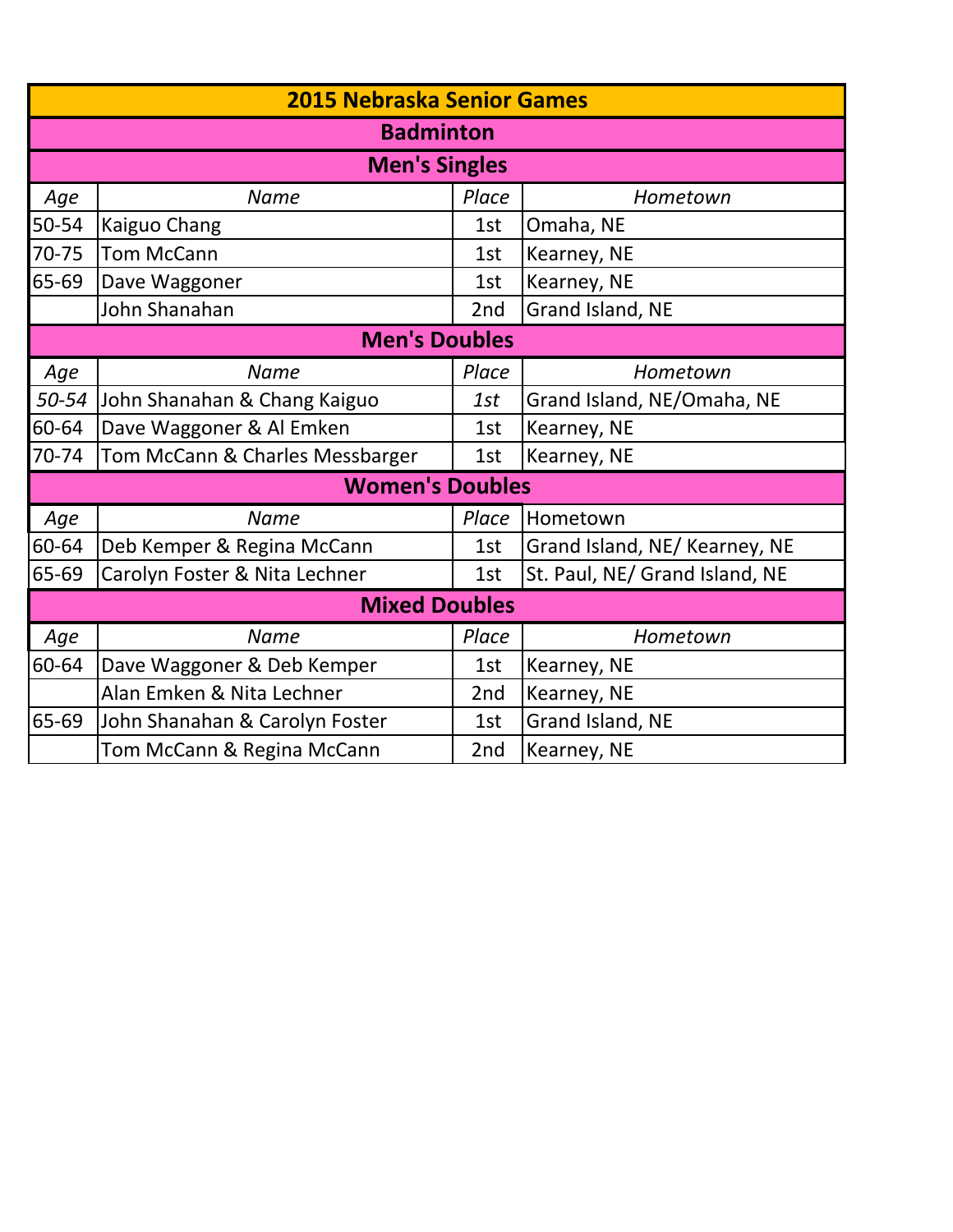|       | <b>2015 Nebraska Senior Games</b> |       |                      |                 |  |  |
|-------|-----------------------------------|-------|----------------------|-----------------|--|--|
|       |                                   |       | <b>10K Road Race</b> |                 |  |  |
|       | Men's                             |       |                      |                 |  |  |
| Age   | <b>Name</b>                       | Place | Hometown             | Time (hr:mm:ss) |  |  |
| 50-54 | Al Schroeder                      | 1st   | Omaha, NE            | 1:02:35.50      |  |  |
| 55-59 | Derry Trampe                      | 1st   | Ord, NE              | 36:54.12        |  |  |
| 60-64 | <b>Steve Scoville</b>             | 1st   | Elwood, NE           | 58:37.84        |  |  |
|       | <b>Women's</b>                    |       |                      |                 |  |  |
| Age   | <b>Name</b>                       | Place | Hometown             | Time (hr:mm:ss) |  |  |
| 60-64 | <b>Charlene Pratt</b>             | 1st   | Riverdale, NE        | 52:39.38        |  |  |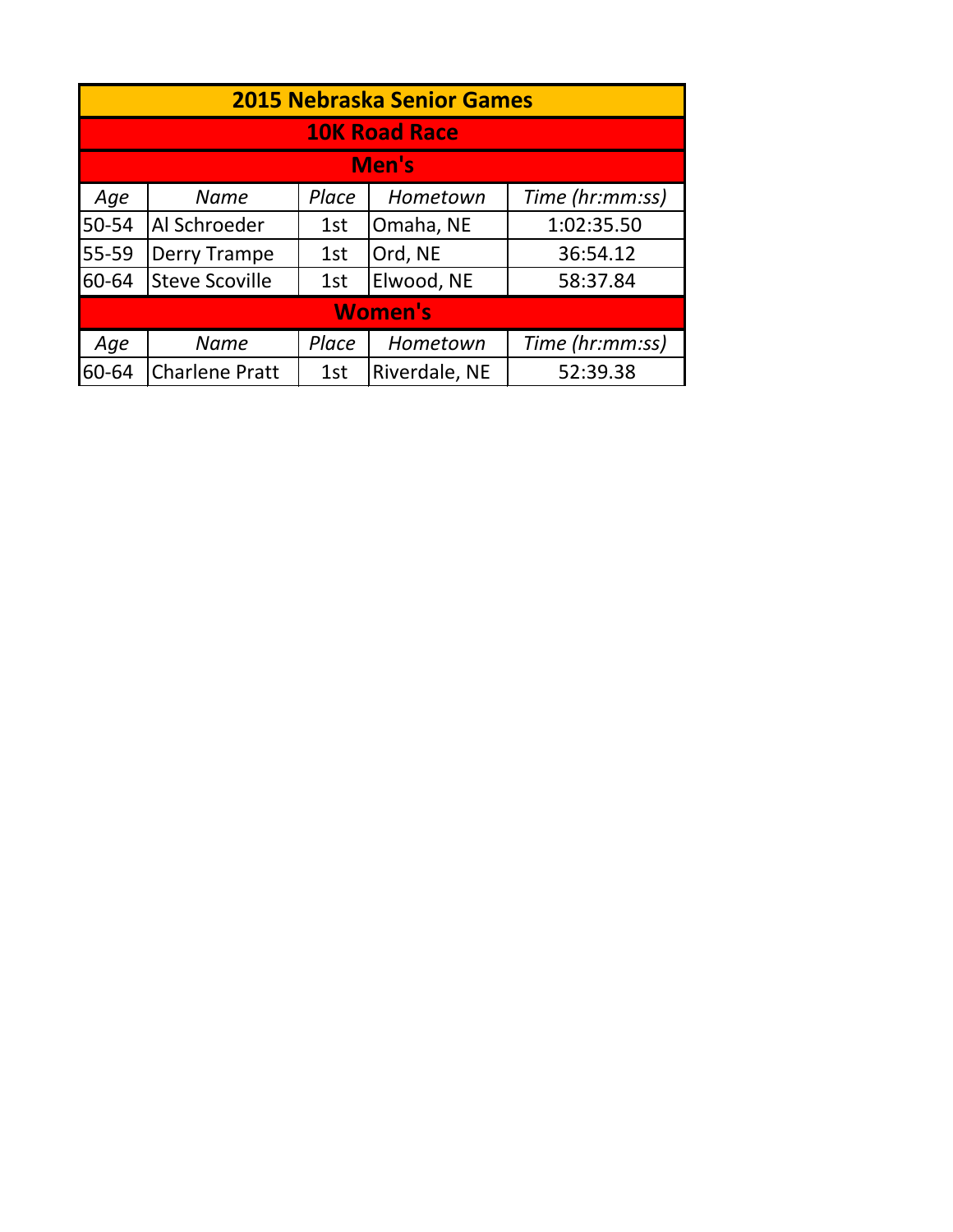|       | <b>2015 Nebraska Senior Games</b> |       |                            |                 |  |  |
|-------|-----------------------------------|-------|----------------------------|-----------------|--|--|
|       | <b>CYCLING</b>                    |       |                            |                 |  |  |
|       |                                   |       | <b>Men's 10K Cycling</b>   |                 |  |  |
| Age   | <b>Name</b>                       | Place | Hometown                   | Time (mm:ss)    |  |  |
| 50-54 | Tim Uden                          | 1st   | Juniata, NE                | 16:59           |  |  |
| 55-59 | Doug Semisch                      | 1st   | Omaha, NE                  | 16:15           |  |  |
| 60-64 | <b>Richard Stewart</b>            | 1st   | Castle Rock, CO            | 13:58           |  |  |
|       | Mike Krenisky                     | 2nd   | Omaha, NE                  | 15:17           |  |  |
|       | <b>Stephen Cramer</b>             | 3rd   | Omaha, NE                  | 16:41           |  |  |
| 65-69 | <b>Scott Bulfinch</b>             | 1st   | Lincoln, NE                | 14:40           |  |  |
|       | <b>Herbert Pridgeon</b>           | 2nd   | Gillette, WY               | 15:36           |  |  |
|       | Gary Ferguson                     | 3rd   | Duncan, OK                 | 15:45           |  |  |
|       | <b>Robert Thompson</b>            | 4th   | Lakewood, CO               | 16:12           |  |  |
|       | <b>Hollis Anderson</b>            | 5th   | Lincoln, NE                | 16:56           |  |  |
|       | Earl Hill                         | 6th   | Britt, IA                  | 18:37           |  |  |
|       | <b>Clint Witte</b>                | 7th   | Kearney, NE                | 23:38           |  |  |
| 70-74 | <b>Gary Schmidt</b>               | 1st   | Bennington, NE             | 16:21           |  |  |
|       | Michael Laughlin                  | 2nd   | Lincoln, NE                | 20:39           |  |  |
| 75-79 | John Windhusen                    | 1st   | Syracuse, NE               | 23:35           |  |  |
|       |                                   |       | <b>Women's 10K Cycling</b> |                 |  |  |
| Age   | <b>Name</b>                       | Place | Hometown                   | Time (mm:ss.xx) |  |  |
| 55-59 | Cathy Eastman                     | 1st   | Scottsbluff, NE            | 19:01           |  |  |
| 75-79 | <b>Rosemary Holeman</b>           | 1st   | Omaha, NE                  | 40:08           |  |  |
|       |                                   |       | <b>Men's 20K Cycling</b>   |                 |  |  |
| Age   | <b>Name</b>                       | Place | Hometown                   | Time (mm:ss)    |  |  |
| 50-54 | Tim Uden                          | 1st   | Juniata, NE                | 32:37           |  |  |
|       | <b>Daniel Leffler</b>             | 2nd   | Kearney, NE                | 45:23           |  |  |
| 55-59 | Doug Semisch                      | 1st   | Omaha, NE                  | 32:35           |  |  |
| 60-64 | <b>Stephen Cramer</b>             | 1st   | Omaha, NE                  | 32:18           |  |  |
|       | Mike Krenisky                     | 2nd   | Omaha, NE                  | 32:20           |  |  |
| 65-69 | <b>Herbert Pridgeon</b>           | 1st   | Gillette, WY               | 32:17           |  |  |
|       | Scott Bulfinch                    | 2nd   | Lincoln, NE                | 32:19           |  |  |
|       | <b>Gary Ferguson</b>              | 3rd   | Duncan, OK                 | 32:36           |  |  |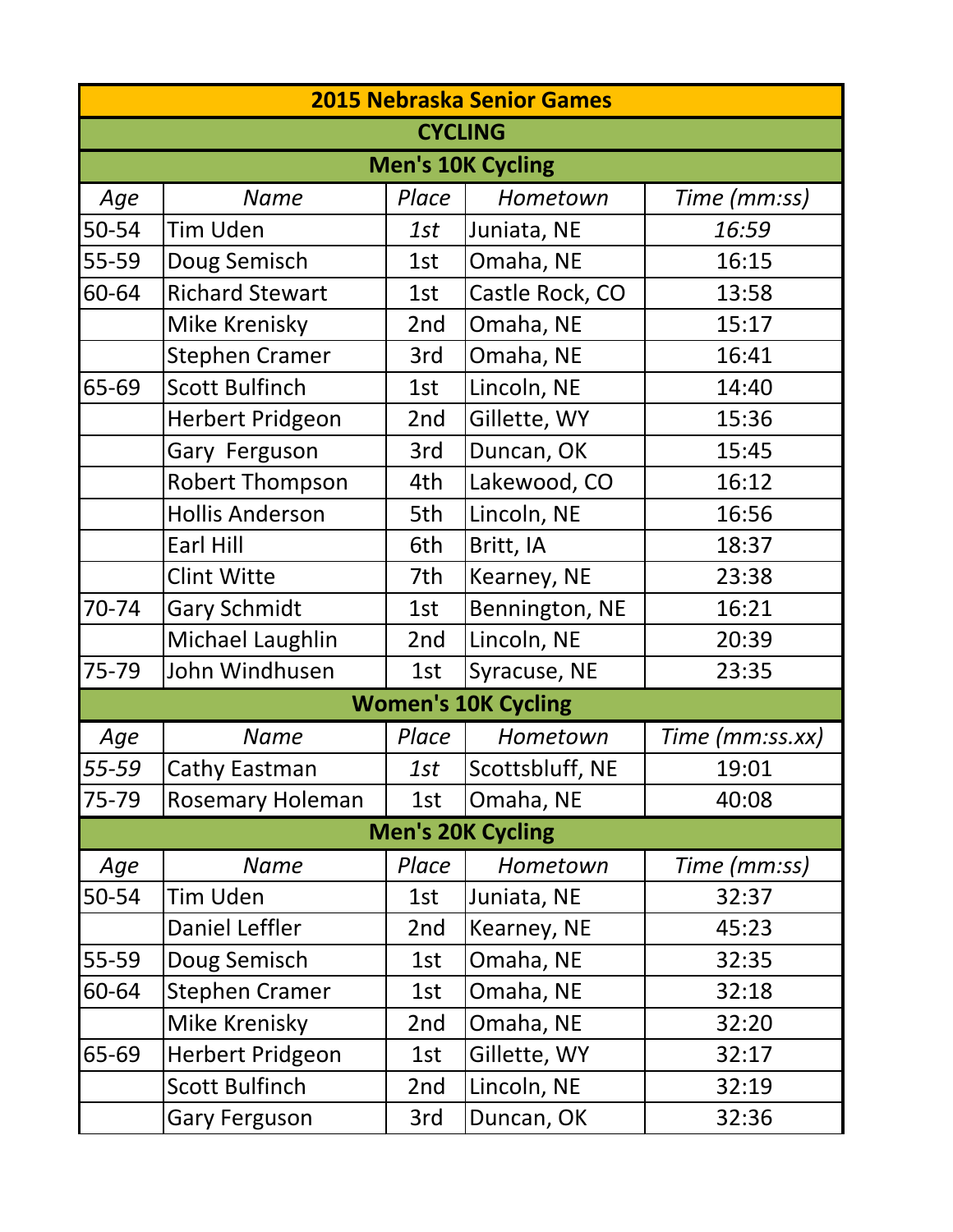|       | <b>Hollis Anderson</b> | 4th             | Lincoln, NE                | 35:57        |
|-------|------------------------|-----------------|----------------------------|--------------|
|       | <b>Earl Hill</b>       | 5th             | Britt, IA                  | 36:30        |
|       | Dennis Wagner          | 6th             | Lincoln, NE                | 38:08        |
| 70-74 | <b>Gary Schmidt</b>    | 1st             | Bennington, NE             | 32:34        |
|       | Michael Laughlin       | 2 <sub>nd</sub> | Lincoln, NE                | 44:07        |
| 75-79 | John Windhusen         | 1st             | Syracuse, NE               | 46:50        |
|       |                        |                 | <b>Women's 20K Cycling</b> |              |
| Age   | <b>Name</b>            | Place           | Hometown                   | Time (mm:ss) |
| 55-59 | Cathy Eastman          | 1st             | Scottsbluff, NE            | 38:40        |
|       | Kim Capellen           | 2 <sub>nd</sub> | Kearney, NE                | 41:44        |
| 60-64 | <b>Carol Wagner</b>    | 1st             | Lincoln, NE                | 45:29        |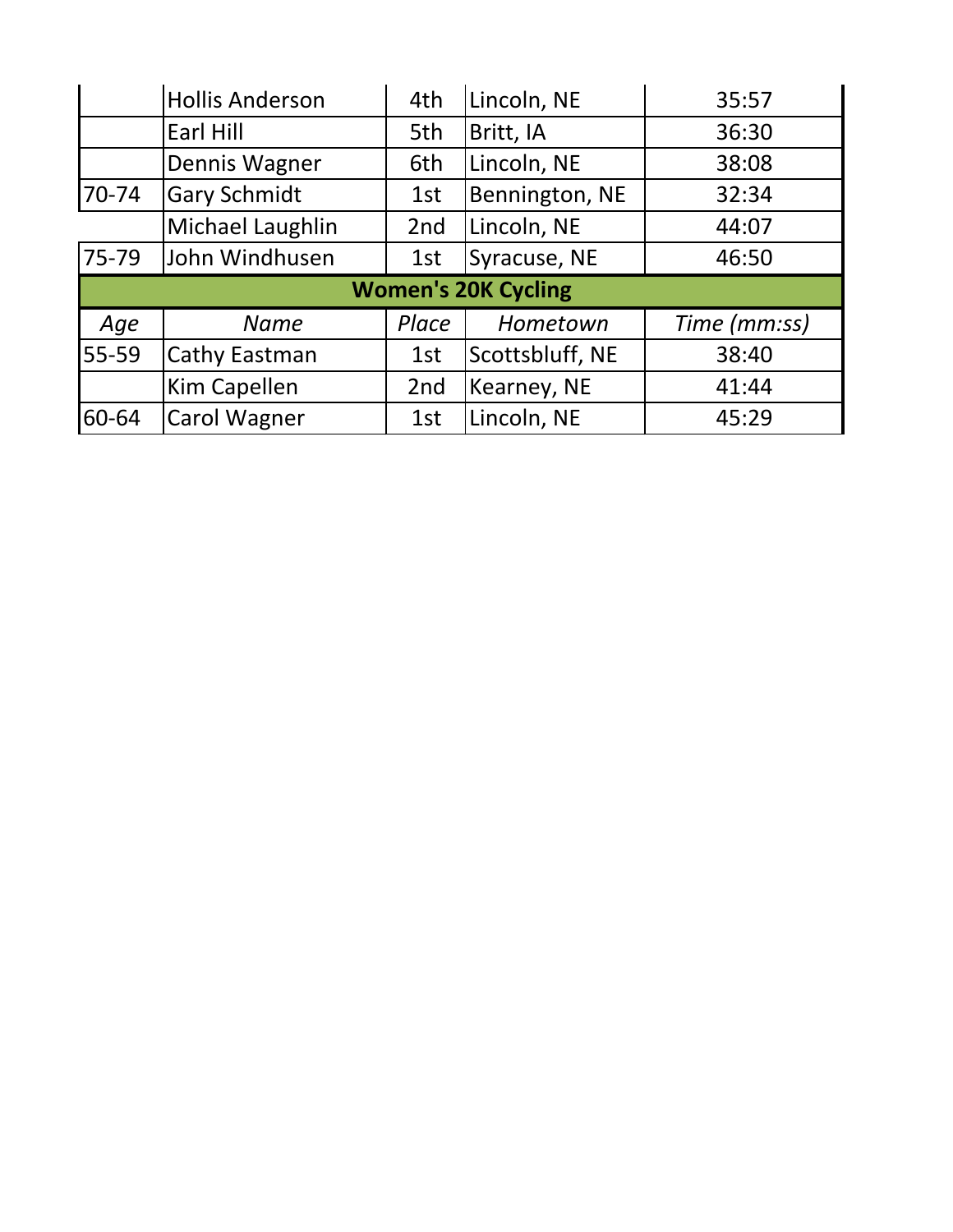| <b>2015 Nebraska Senior Games</b> |                                                  |                   |               |  |
|-----------------------------------|--------------------------------------------------|-------------------|---------------|--|
|                                   |                                                  | <b>HORSESHOES</b> |               |  |
|                                   |                                                  | Men's             |               |  |
| Age                               | <b>Name</b>                                      | Place             | Hometown      |  |
| 60-64                             | <b>Mark Balcom</b>                               | 1st               | Kearney, NE   |  |
| 70-74                             | <b>Jack Conway</b>                               | 1st               | Trenton, NE   |  |
| 75-79                             | Dale Verhoeff                                    | 1st               | Lincoln, NE   |  |
|                                   | Kansas City, KS<br>Duane Shaw<br>2 <sub>nd</sub> |                   |               |  |
|                                   |                                                  | <b>Women's</b>    |               |  |
| Age                               | <b>Name</b>                                      | Place             | Hometown      |  |
| 55-59                             | <b>Judy Bellairs</b>                             | 1st               | Kearney, NE   |  |
| 60-64                             | <b>Charlene Pratt</b>                            | 1st               | Riverdale, NE |  |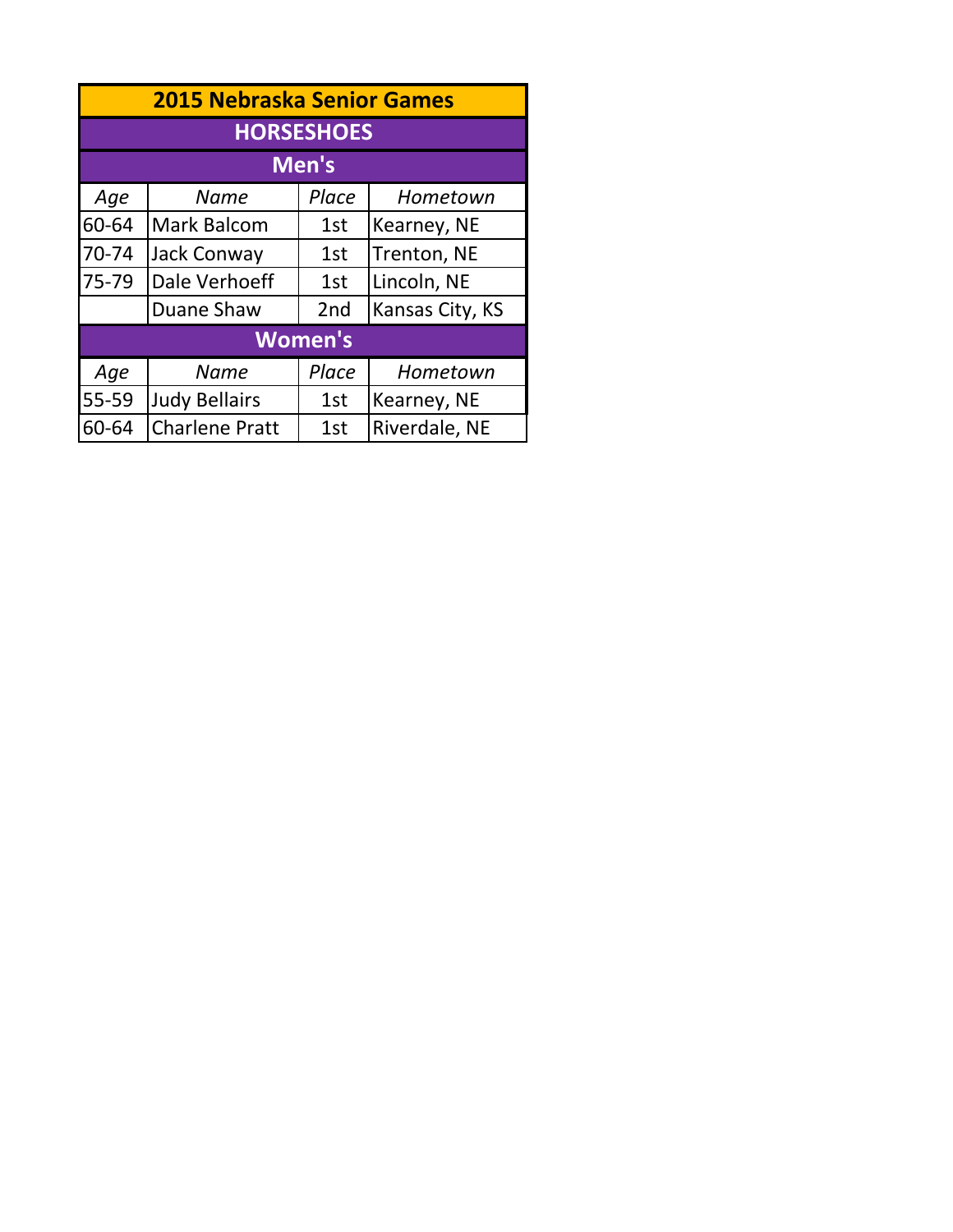|       | <b>2015 Nebraska Senior Gar</b>                   |       |  |
|-------|---------------------------------------------------|-------|--|
|       | <b>PICKLEBALL RESULTS</b>                         |       |  |
|       | <b>Men's Singles</b>                              |       |  |
| Age   | <b>Name</b>                                       | Place |  |
| 55-59 | <b>Buck Wood</b>                                  | 1st   |  |
| 60-64 | <b>Bruce Borchers</b>                             | 1st   |  |
| 65-69 | <b>Maruice Lachel</b>                             | 1st   |  |
|       | John Shanahan                                     | 2nd   |  |
|       | Dave Waggoner                                     | 3rd   |  |
| 70-74 | <b>Tom McCann</b>                                 | 1st   |  |
| 75-79 | <b>Charles Messbarger</b>                         | 1st   |  |
| 80-84 | Joseph Meuret                                     | 1st   |  |
|       | <b>Women's Singles</b>                            |       |  |
| Age   | <b>Name</b>                                       | Place |  |
| 55-59 | Denise Christensen                                | 1st   |  |
| 60-64 | <b>Bonita McMullen</b>                            | 1st   |  |
|       | <b>Eva Nickel-Drabek</b>                          | 2nd   |  |
| 65-69 | Carolyn Foster                                    | 1st   |  |
|       | <b>Men's Doubles</b>                              |       |  |
| Age   | <b>Name</b>                                       | Place |  |
| 55-59 | <b>Brett Borchers &amp; Bruce Borchers</b><br>1st |       |  |
|       | <b>Buck Wood &amp; tom McCann</b>                 | 2nd   |  |
| 60-64 | Tom Huffman & Steven Gilmore<br>1st               |       |  |
|       | Alan Emken & Dave Waggoner                        | 2nd   |  |
|       | Bud Anderson & Terry Gilfrey                      | 3rd   |  |
| 65-69 | John Hendry & William Roehrs                      | 1st   |  |
|       | Robert Boicourt & Maurice Lachel                  | 2nd   |  |
|       | John Shanahan & Jerry Hawley                      | 3rd   |  |
|       | Bob Ericson & Delmar Bomberger                    | 4th   |  |
| 70-74 | Doug Pera & Bill Holt<br>1st                      |       |  |
|       | <b>Women's Doubles</b>                            |       |  |
| Age   | <b>Name</b>                                       | Place |  |
| 50-54 | Jane Strawhecker & Denise Christensen             | 1st   |  |
| 55-59 | Linda Walton & Cynthia Gilmore                    | 1st   |  |
|       | Lynn Pahls & Rhonda Buckley                       | 2nd   |  |
| 60-64 | Patricia Wilson & Bonita McMullen                 | 1st   |  |
|       |                                                   |       |  |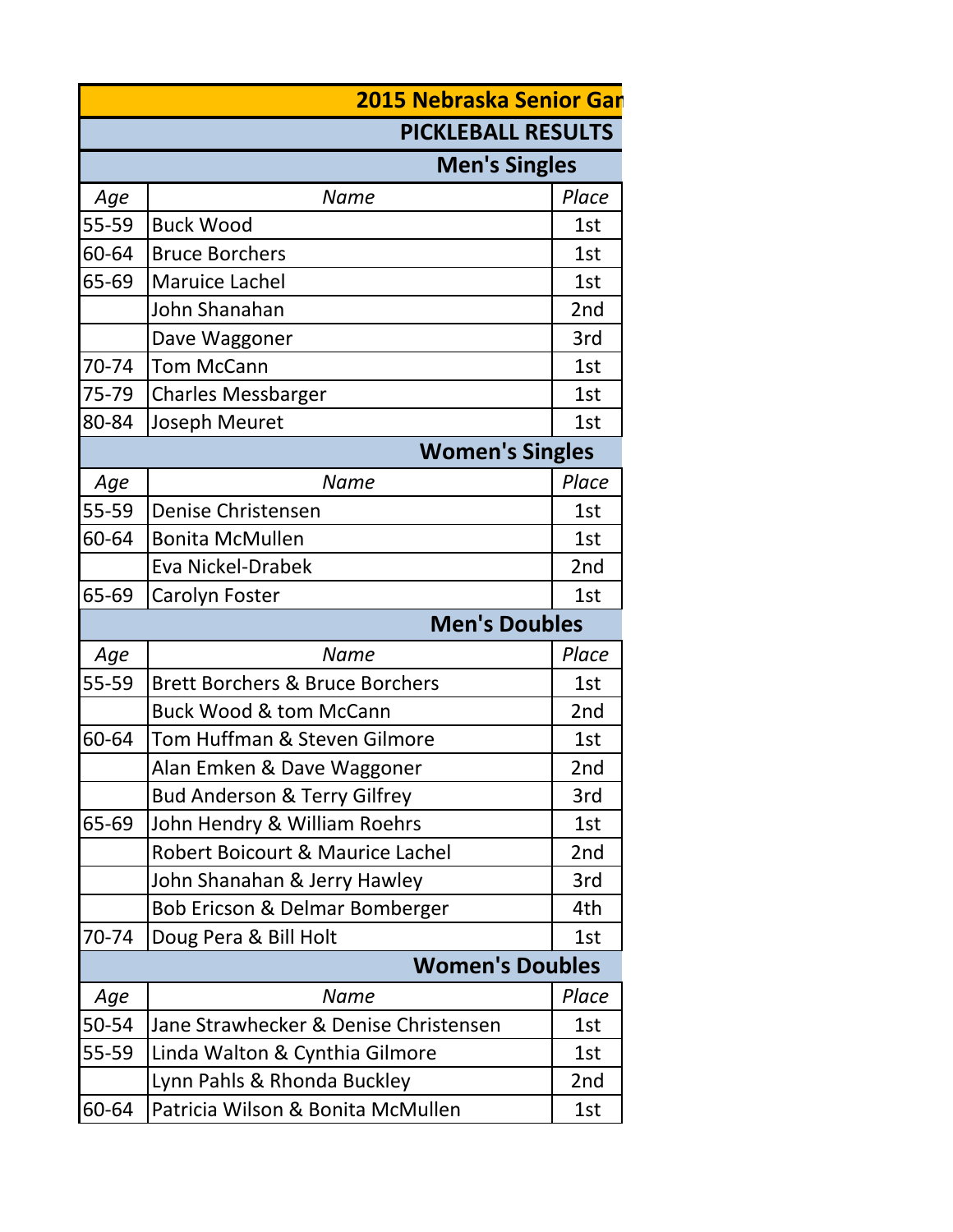|       | Deb Kemper & Regina McCann                 | 2 <sub>nd</sub> |
|-------|--------------------------------------------|-----------------|
| 65-69 | Cheryl Anderson & Judy Gottsch             |                 |
|       | Nita Lechner & Carolyn Foster              | 2nd             |
| 75-79 | Carolyn Becker & Judy Messbarger           | 1st             |
|       | <b>Mixed Doubles</b>                       |                 |
| Age   | Name                                       | Place           |
| 50-54 | Larry Hidy & Eva Nickel-Drabek             | 1st             |
| 55-59 | Linda Wlton & Tom Huffman                  | 1st             |
|       | Cynthia Gilmore & Steven Gilmore           | 2 <sub>nd</sub> |
|       | Patricia Wilson & Brett Borchers           | 3rd             |
| 60-64 | <b>Bonita McMullen &amp; Bill Borchers</b> | 1st             |
|       | Terry Gilfry & Judy Gottsch                | 2nd             |
|       | Deb Demper & Dave Waggoner                 | 3rd             |
| 65-69 | Cheryl Anderson & Bud Anderson             | 1st             |
|       | Carolyn Foster & John Shanahan             | 2nd             |
|       | Tom McCann & Regina McCann                 | 3rd             |
| 75-79 | Charles Messbarger & Judy Messbarger       | 1st             |
|       | Jane Moorehouse & Joseph Meuret            | 2nd             |
|       |                                            |                 |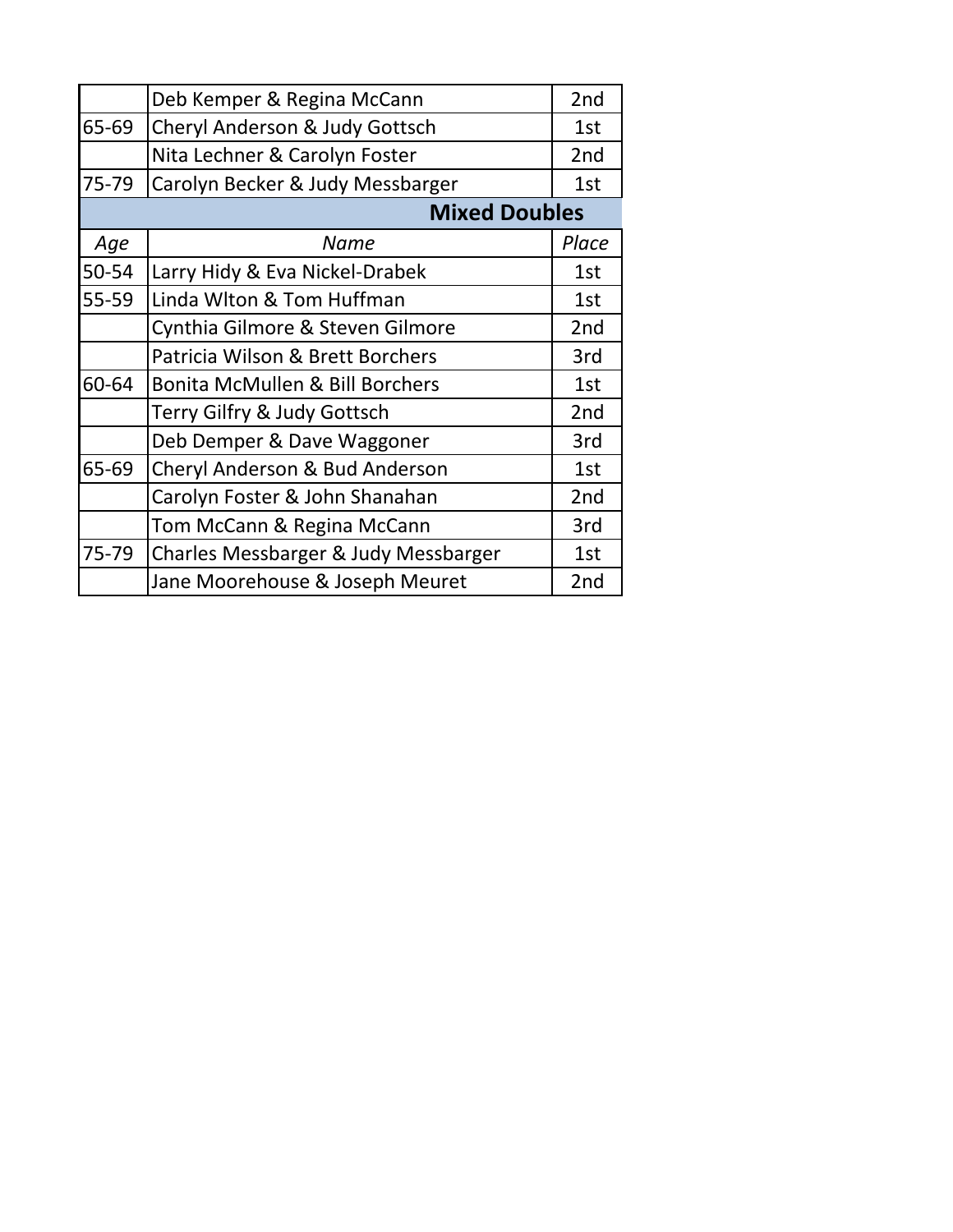| nes |  |
|-----|--|
|-----|--|

| Hometown         |
|------------------|
| Minden, NE       |
| Utica, NE        |
| Omaha, NE        |
| Grand Island, NE |
| Kearney, NE      |
| Kearney, NE      |
| Kearney, NE      |
| Kearney, NE      |
|                  |
| Hometown         |
| Kearney, NE      |
| Raymond, NE      |
| Kearney, NE      |
| St. Paul, NE     |
|                  |

| Hometown                      |
|-------------------------------|
| Utica, NE                     |
| Minden, NE/Kearney, NE        |
| Omaha, NE                     |
| Kearney, NE                   |
| Elkhorn, NE/Omaha, NE         |
| Lincoln, NE                   |
| Omaha, NE                     |
| Grand Island, NE/ Kearney, NE |
| Omaha, NE/ Bellevue, NE       |
| Omaha, NE                     |
|                               |
| Hometown                      |

| 110111CLOW11            |
|-------------------------|
| Kearney, NE             |
| Omaha, NE               |
| Omaha, NE/Valley, NE    |
| Lincoln, NE/Raymond, NE |